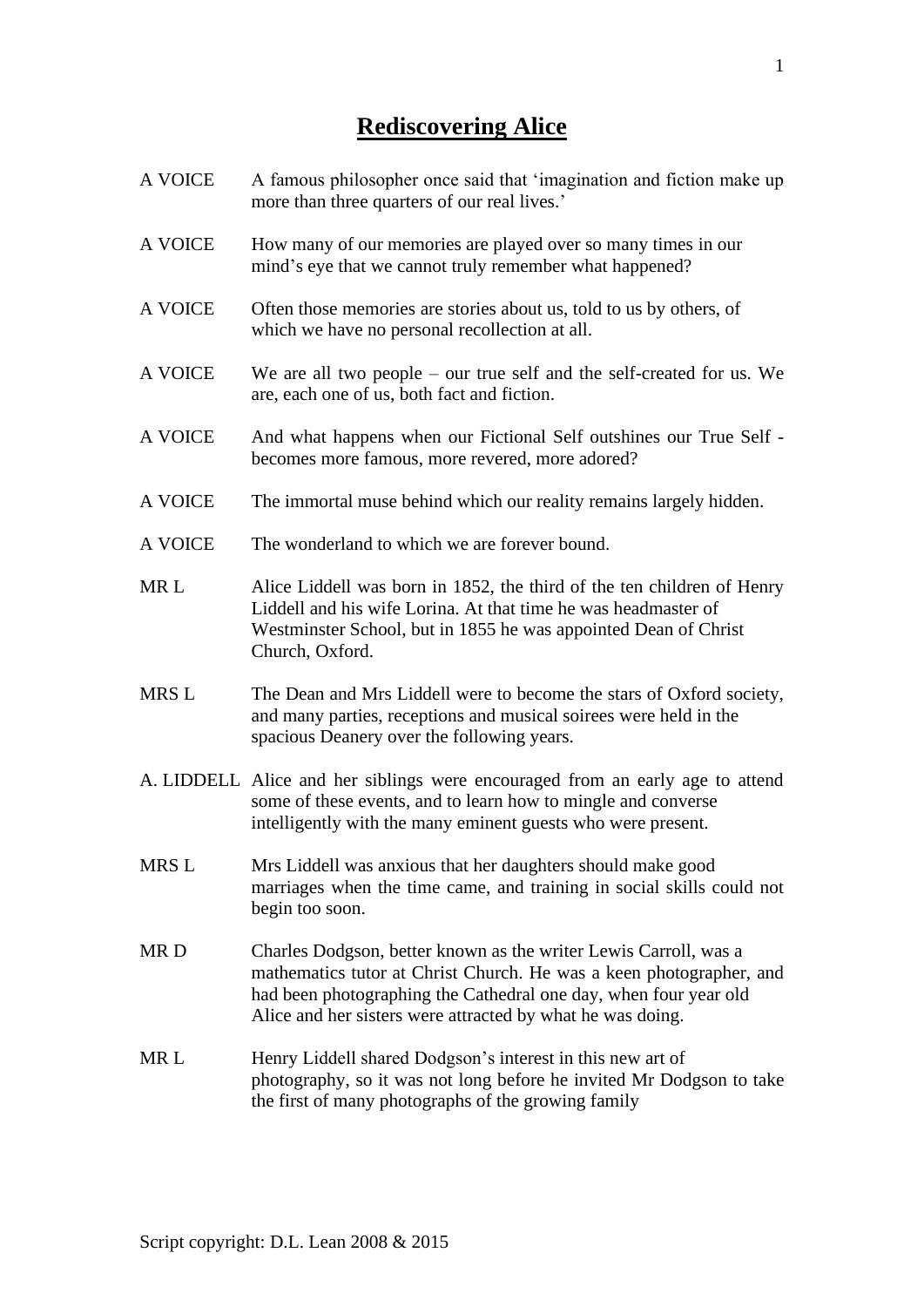MR D Over the following years, as well as enjoying being photographed, the children also accompanied Mr Dodgson on outings and boating parties where they loved being told his fantastical stories.

### *Alice Liddell steps forward.*

A. LIDDELL Most of Mr. Dodgson's stories were told to us on river expeditions to Nuneham or Godstow, near Oxford. I believe the beginning of "Alice" was told one summer afternoon when the sun was so burning that we had landed in the meadows down the river, deserting the boat to take refuge in the only bit of shade to be found, which was under a newmade hayrick.

*Alice Liddell watches as Alice enters and sits next to her sister. Her sister is reading to her.*

- SISTER Alice was beginning to get very tired of sitting by her sister on the bank, and of having nothing to do:
- A VOICE Once or twice she had peeped into the book her sister was reading, but it had no pictures or conversations in it.
- ALICE What is the use of a book without pictures or conversations?

*Everyone points at one of the actors who has put on white rabbit ears.*

ALL Look!

*The sister obliviously continues reading. Alice looks up at the rabbit.*

RABBIT Oh dear! Oh dear! I shall be too late!

*The rabbit pulls out a pocket watch and looks at it. As Alice stands, the other actors physically form a rabbit hole. Alice follows the rabbit, who disappears into the rabbit hole.*

*All the actors, including Alice, suddenly stand and begin to spin around. Alice continually shouts out the word 'Falling', whilst others shout out the names of objects that Alice sees as she falls down the rabbit hole:*

*'Bookshelves', 'maps', 'pictures', 'orange marmalade'.*

*Everyone lands with a thump. The actors remain lying on the ground. The rabbit gets up and hurries over them. As Alice stands he disappears to the ground saying:*

RABBIT Oh my ears and whiskers, how late it's getting.

*Alice walks forward looking around her. The actors form a tunnel behind her. She continues to walk on the spot and the tunnel moves forward around her, gradually dispersing and standing to form individual doors. One actor kneels down at the front*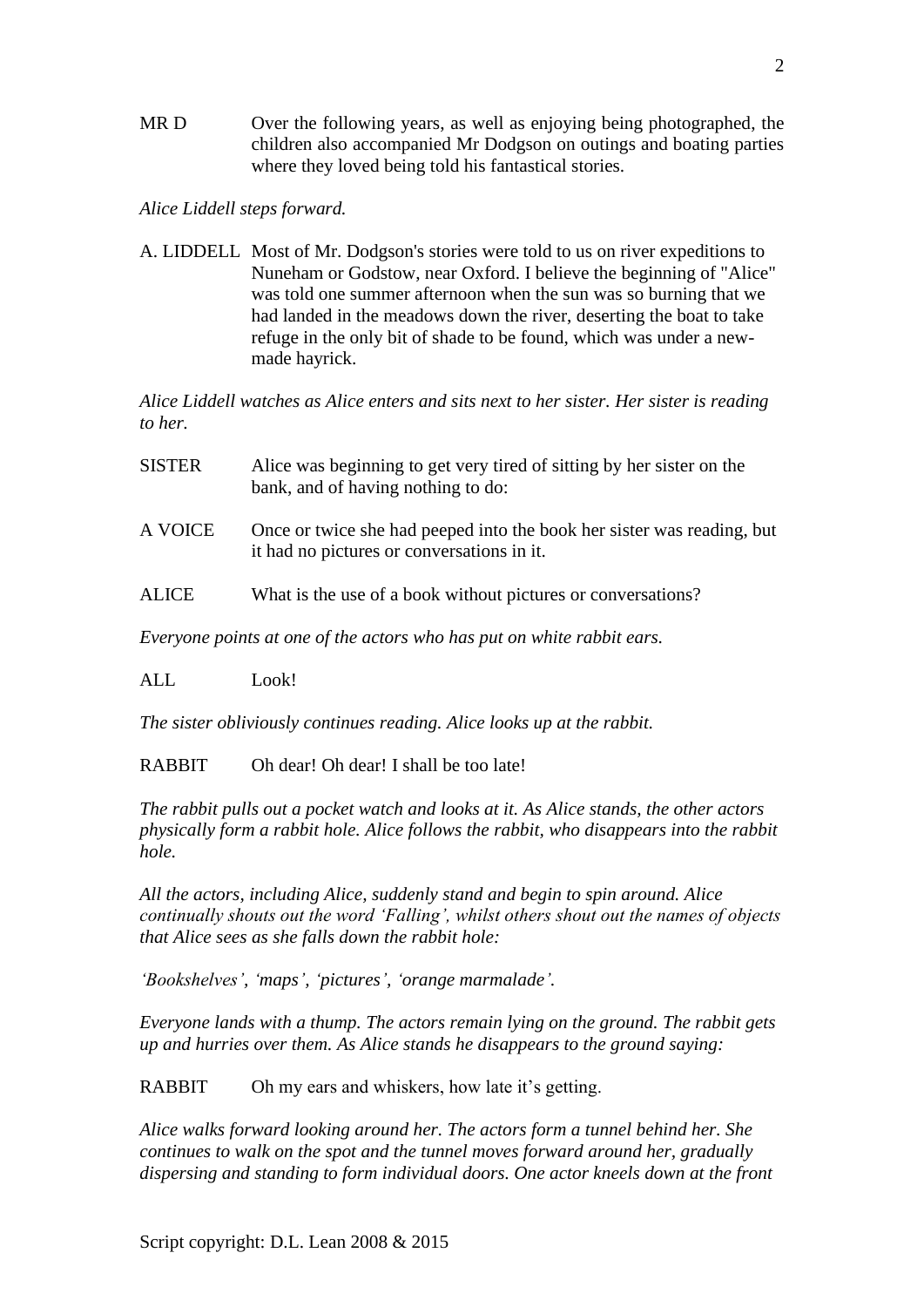*of the stage to form a small door. Another actor becomes a table and holds a small key, a bottle and a cake. Alice tries a number of doors but they do not open. She finds the table which hands her the key. She tries it in the doors, but none opens. She kneels down by the small door. The key opens it, and Alice looks out over the audience.*

ALICE It's quite the loveliest garden you ever saw.

*The actors all sigh affectionately.*

A.LIDDELL Young Alice begged Mr Dodgson to write the story down for her, and this he did, expanding the text and illustrating the manuscript with his own drawings. It was his Christmas present to her in 1864. She was, by then, almost thirteen.

*Alice closes the door, stands up, and goes back to the table with the key. The table takes the key and hands her a bottle.*

TABLE Drink me!

A VOICE Look first, and see if it's marked poison or not.

*Alice looks at the bottle, shakes her head, and drinks. In mime, she starts to shrink. The other actors all stretch upward – including the small door and the table.*

*Alice goes to the small door only to find it locked. She goes back to the table, which holds the key up beyond her reach. Alice sits down and cries.*

A VOICE Come, there's no use in crying like that!

A VOICE I advise you to leave off this minute!

*The table reveals the cake, which is clasped between its feet. Alice takes it.*

TABLE Eat me!

*Alice starts to eat, then mimes growing larger. The other actors melt to the ground saying:*

ALL Curiouser and curiouser.

*Alice scrambles to collect the key again, hurries to the small door – only to find it even smaller. Hand sized. She begins to cry again.*

A VOICE You ought to be ashamed of yourself! A VOICE A great girl like you to go on crying in this way! A VOICE Stop it at once, I tell you!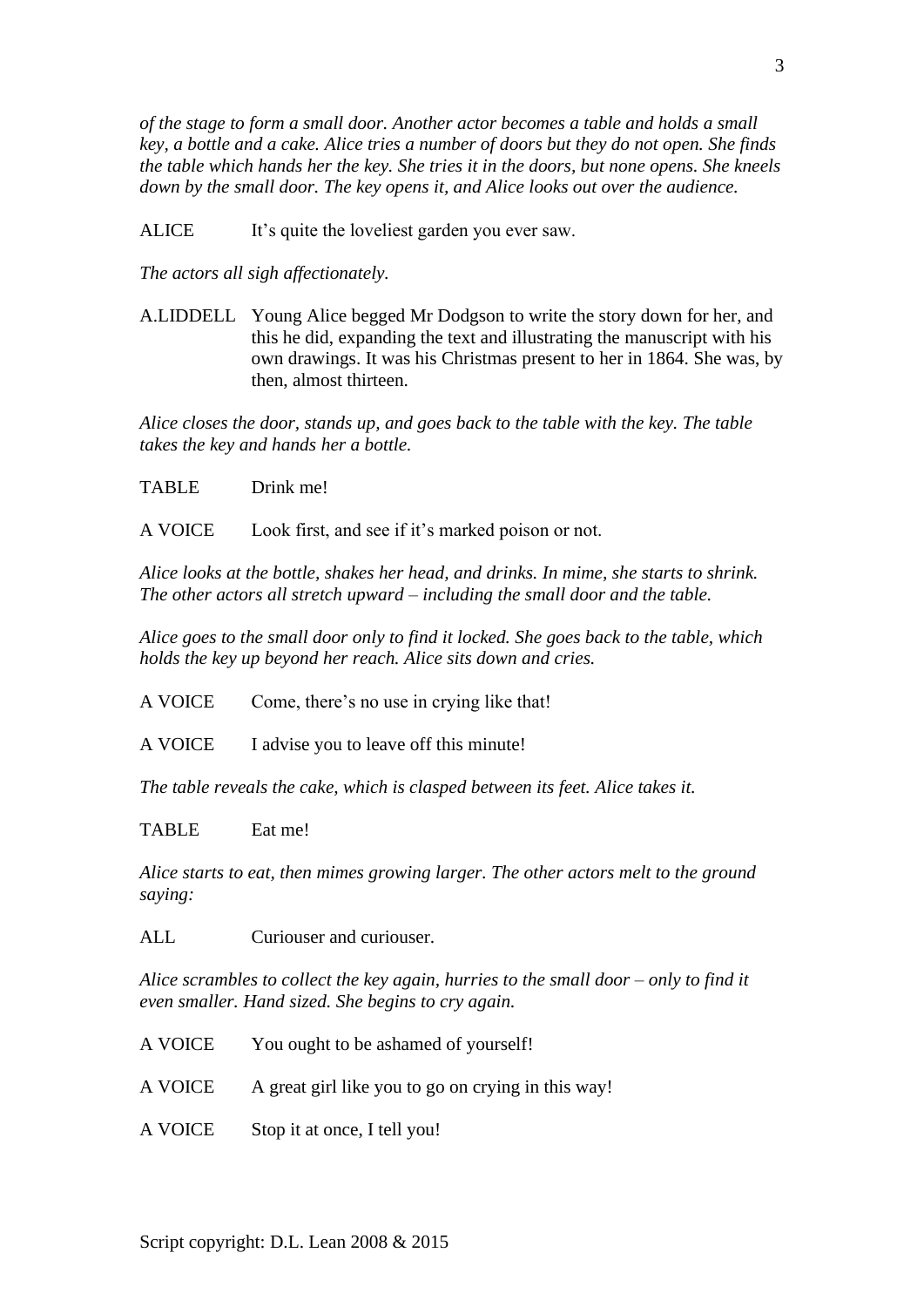*The rabbit suddenly stands up again. Alice looks at him.*

RABBIT Oh! The Duchess, the Duchess! Oh! Won't she be savage if I've kept her waiting!

ALICE If you please,  $Sir -$ 

*The rabbit drops a fan and some gloves and then drops down to the ground again.*

*Alice picks up the fan and gloves and starts to fan herself.*

| <b>ALL</b>   | Dear, dear! How queer everything is today!                                                                                                        |
|--------------|---------------------------------------------------------------------------------------------------------------------------------------------------|
| <b>ALICE</b> | I wonder if I've been changed in the night? Who in the world am I?                                                                                |
| A VOICE      | Ada?                                                                                                                                              |
| A VOICE      | No, her hair goes in such long ringlets.                                                                                                          |
| A VOICE      | Mabel?                                                                                                                                            |
| A VOICE      | No, she knows so very little.                                                                                                                     |
| <b>ALICE</b> | I'll try if I know all the things I used to know.                                                                                                 |
| A VOICE      | Four times five is twelve.                                                                                                                        |
| A VOICE      | Four times six is thirteen.                                                                                                                       |
| A VOICE      | London is the capital of Paris.                                                                                                                   |
| A VOICE      | Paris is the capital of Rome.                                                                                                                     |
| <b>ALL</b>   | How doth the little crocodile<br>Improve his shining tail,<br>And pour the waters of the Nile<br>On every golden scale!                           |
|              | How cheerfully he seems to grin,<br>How neatly spreads his claws,<br>And welcomes little fishes in,<br>With gently smiling jaws.                  |
|              | A. LIDDELL Alice's Adventures in Wonderland was published in 1865 with<br>illustrations by Sir John Tenniel, who used another child as his model. |

Far from having the famous long fair hair held back with a band, young Alice Liddell had straight dark hair.

*Alice bursts into tears again. The other actors all cry with her as they stand up tall. Alice puts the gloves and fan down and suddenly looks up at the other actors.*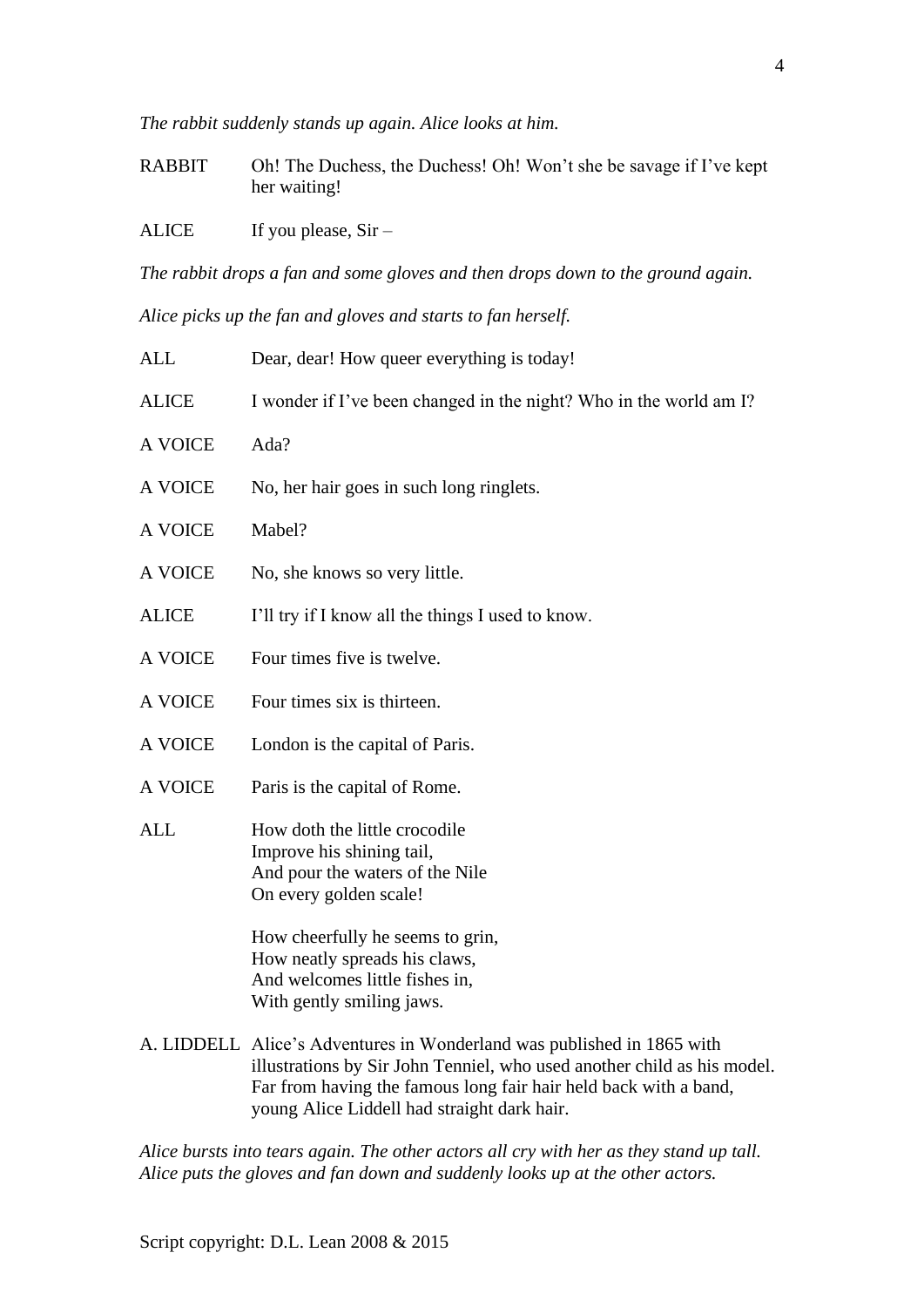ALICE I must be growing small again.

*Alice runs over to the door, which is shut. She runs over the table, which is holding the key too high. She bursts into tears again! The other actors move around the stage as if they are swimming, gradually they take on the mannerisms of different animals. Alice starts swimming too.*

ALICE I wish I hadn't cried so much! I shall be punished for it now, I suppose, by being drowned in my own tears.

*An actor with mouse ears swims next to her.*

ALICE O Mouse, do you know a way out of this pool?

*The mouse looks at her but doesn't respond.*

ALICE Perhaps he doesn't understand English. I'll try something out of my French phrase book. *(To Mouse.)* Ou est ma chatte?

*The Mouse quivers with fright.*

- ALICE Oh, I beg your pardon! I quite forgot that you don't like cats. Our cat, Dinah is such a dear thing.
- MOUSE *(Shrill and passionate.)* Not like cats! Would *you* like cats if you were me? Nasty, low, vulgar things! Don't let me hear the name again! Let us get to the shore.

*Everyone mimes swimming forward until they are all standing along the front of the stage.*

- A.LIDDELL As a child Alice particularly liked going to the University Museum to look at the dinosaur skeletons, stuffed animals and insects there, especially the remains of the Dodo and the large picture of this very odd looking extinct bird. Dodgson had a stammer, and sometimes had trouble saying his own name, thus in her mind he became linked with the Dodo.
- DODO The best thing to get us dry would be a Caucus race.
- ALICE What *is* a Caucus race?
- DODO Why the best way to explain it is to do it. The race is run in a circle. You can begin when you like, and leave when you like.
- SISTER One of the creatures that appeared at this point in the story was called a Lory. There is, of course, no such creature. This creature was in fact, Lorina, Alice's older sister. According to the book, Alice had quite a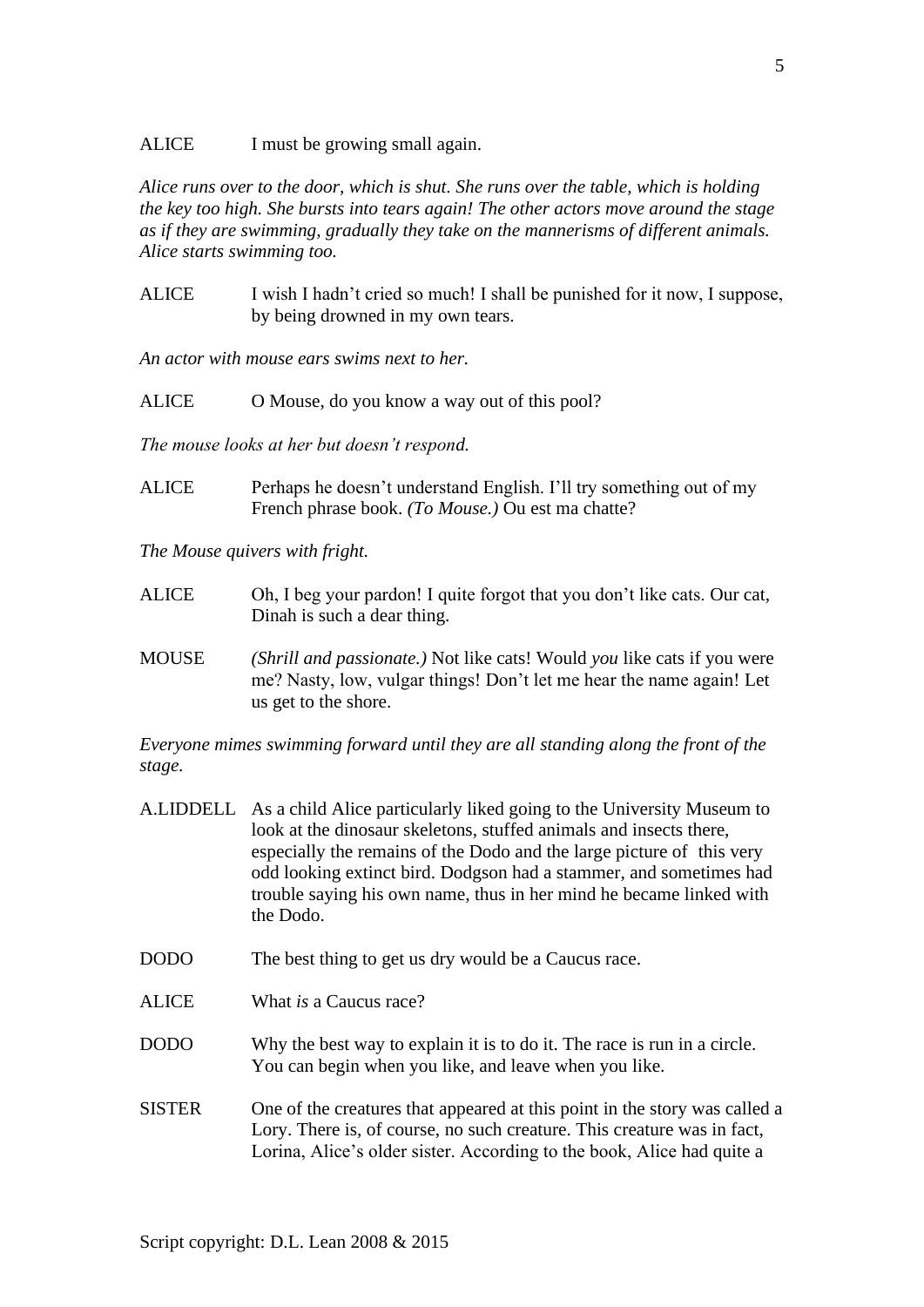long argument with the Lory, who at last turned sulky, and would only say "I'm older, and must know better."

*Everyone starts running around in a circle, each with their own animal characteristic. After a while the Dodo calls out:*

| <b>DODO</b>                                                                | The race is over! <i>Everybody</i> has won and <i>all</i> must have prizes. |
|----------------------------------------------------------------------------|-----------------------------------------------------------------------------|
| ALL                                                                        | But who is to give the prizes.                                              |
| <b>DODO</b>                                                                | <i>(Pointing at Alice.)</i> Why she of course.                              |
| ALL                                                                        | Prizes! Prizes!                                                             |
| Alice pulls a small tin of pastels out of her pocket and hands them round. |                                                                             |

| <b>MOUSE</b> | She must have a prize herself you know.                                |
|--------------|------------------------------------------------------------------------|
| <b>DODO</b>  | Of course. What else do you have in your pocket?                       |
| <b>ALICE</b> | (Pulling out a thimble and handing it to him.) A thimble.              |
| <b>DODO</b>  | <i>(Returning it.)</i> We beg your acceptance of this elegant thimble. |
| <b>ALICE</b> | Thank you. Oh, I do wish Dinah was here.                               |
| <b>DODO</b>  | And who is Dinah?                                                      |
| <b>MOUSE</b> | <i>(Crossly.)</i> Her cat.                                             |

*Everyone gasps.*

| A VOICE | I must be getting home: the night air doesn't suit my throat. |  |  |
|---------|---------------------------------------------------------------|--|--|
|---------|---------------------------------------------------------------|--|--|

A VOICE Come away, my dears. It's high time you were all in bed.

*Everyone scurries away whispering about what terrible things cats are and how rude Alice is. They stand with their backs turned on Alice.*

ALICE I wish I hadn't mentioned Dinah. Nobody seems to like her down here. Oh, my dear Dinah, I wonder if I shall ever see you anymore.

*The actor playing The Rabbit turns – wearing the rabbit ears.*

RABBIT The Duchess! The Duchess! Oh my fur and whiskers! Where can I have dropped them I wonder? *(Noticing Alice.)* Why, Mary-Ann, what are you doing out here? Run home this moment and fetch me a pair of gloves and a fan! Quick, now!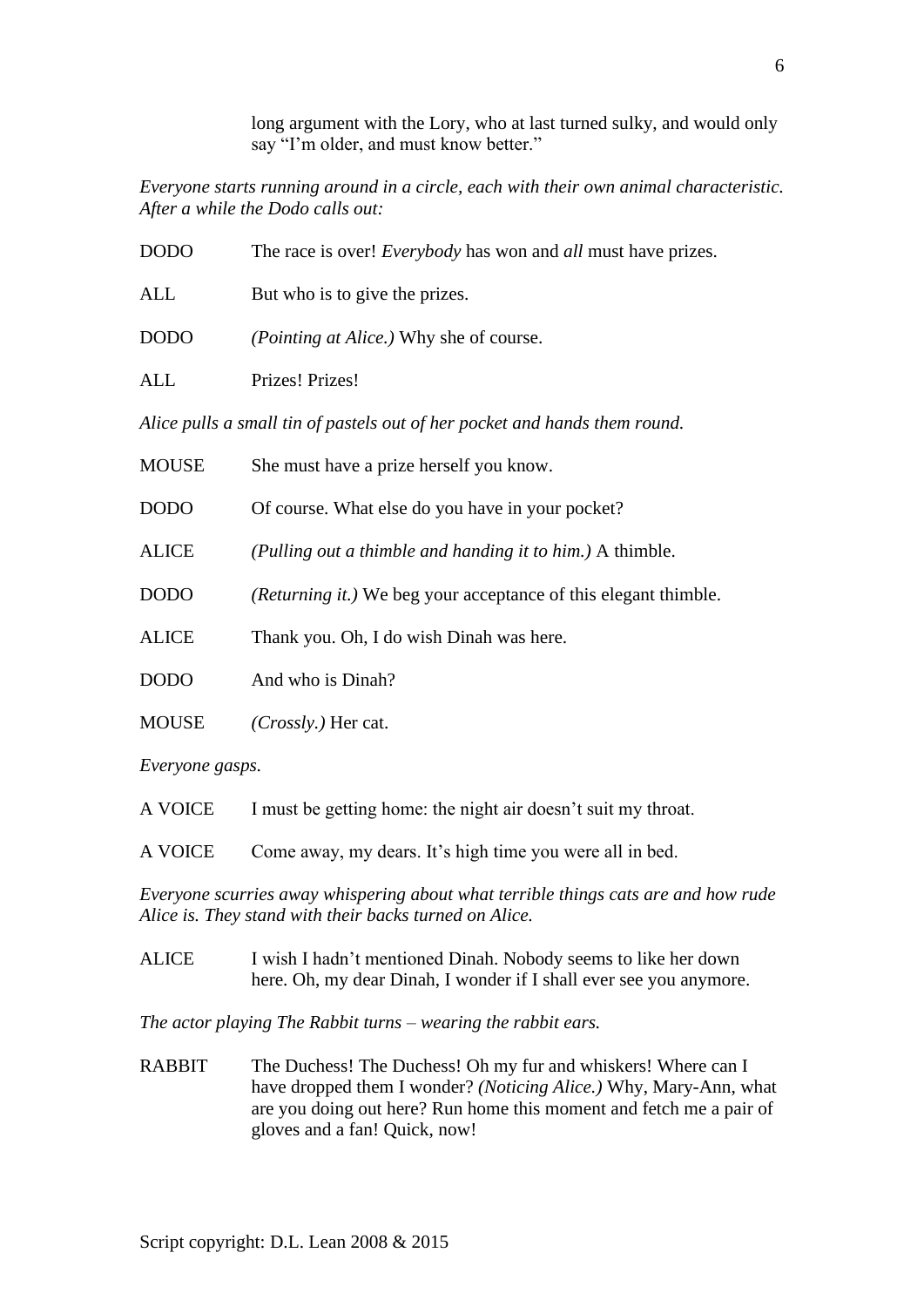*Alice runs and an actor becomes the table. The table hands her the fan and gloves, and another bottle.*

TABLE Drink me!

*Alice drinks from the bottle and begins to grow too tall – lifted by other actors.*

ALICE *(Looking down.)* I do wish I hadn't drunk quite so much. *The White Rabbit looks up at Alice.*

| <b>RABBIT</b>                                                        | (Calling) Pat! Pat! Come here!                                                                                               |  |
|----------------------------------------------------------------------|------------------------------------------------------------------------------------------------------------------------------|--|
| PAT                                                                  | I'm here! I'm here!                                                                                                          |  |
| <b>RABBIT</b>                                                        | ( <i>Pointing at Alice.</i> ) Now tell me, Pat, what's that in the window?                                                   |  |
| <b>PAT</b>                                                           | It's a very large girl. As big as the house!                                                                                 |  |
| <b>RABBIT</b>                                                        | Tell Bill to fetch his ladder here and go down the chimney.                                                                  |  |
| <b>PAT</b>                                                           | Bill! Bill! Come here!                                                                                                       |  |
| <b>BILL</b>                                                          | I'm here! I'm here!                                                                                                          |  |
| PAT                                                                  | We need to get that large girl out of the house. The master says you've<br>got to fetch your ladder and go down the chimney. |  |
| <b>BILL</b>                                                          | Hey, I shan't! You do it!                                                                                                    |  |
| <b>PAT</b>                                                           | That I won't! You've got to go down.                                                                                         |  |
| <b>BILL</b>                                                          | I've got a better idea! Let's throw pebbles at her!                                                                          |  |
| Bill and Pat mime throwing pebbles at Alice who tries to avoid them. |                                                                                                                              |  |
|                                                                      |                                                                                                                              |  |

ALICE Ouch! Ouch! Why these aren't pebbles at all. They're little cakes! I wonder what will happen if I eat one?

*Alice mimes eating a cake and gradually begins to shrink (lowered by other actors.)* 

*Everyone becomes trees and flowers, stretched high above Alice, who weaves her way through them. Two actors become the Caterpillar. Alice approaches.*

- CATERP Who are you? ALICE I hardly know, Sir. I know who I was when I got up this morning, but I must have changed several times since then.
- CATERP Explain yourself!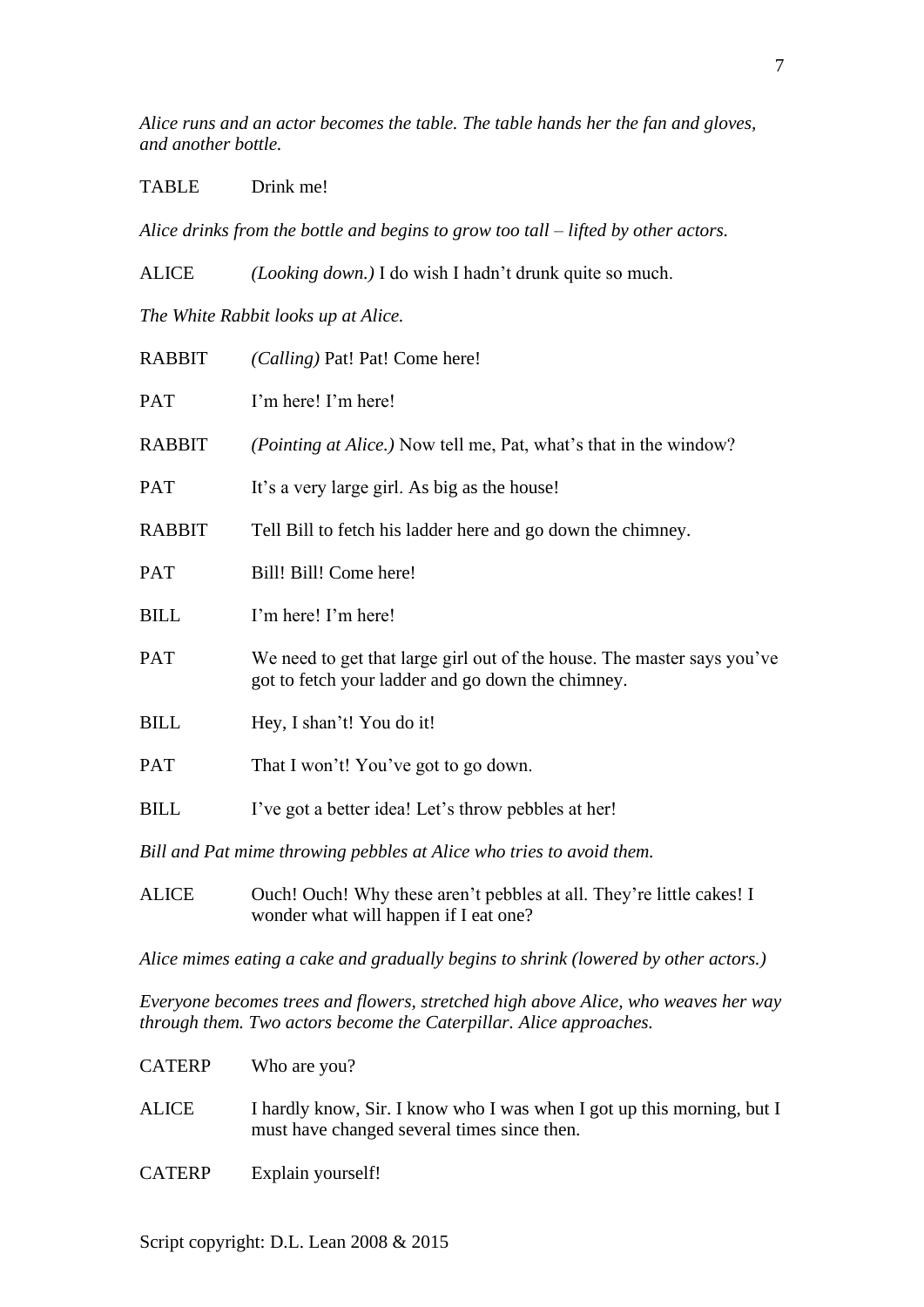| <b>ALICE</b>  | I can't explain myself, I'm afraid, Sir, because I'm not myself you see.                                                                                                                                      |
|---------------|---------------------------------------------------------------------------------------------------------------------------------------------------------------------------------------------------------------|
| <b>CATERP</b> | I don't see.                                                                                                                                                                                                  |
| <b>ALICE</b>  | I can't understand it myself. Being so many sizes in one day is very<br>confusing. When you have to turn into a chrysalis, and then after that<br>into a butterfly, you'll feel a little confused, won't you? |
| <b>CATERP</b> | Not at all. Who are you?                                                                                                                                                                                      |

*Alice is fed up and walks away.*

Come back! I've something important to say!

*Alice turns and comes back.*

Keep your temper!

| <b>ALICE</b>  | Is that all?                                                                                                                                                        |
|---------------|---------------------------------------------------------------------------------------------------------------------------------------------------------------------|
| <b>CATERP</b> | So you think you're changed do you?                                                                                                                                 |
| <b>ALICE</b>  | I can't remember things as I used $-$ and I don't keep the same size for<br>ten minutes together!                                                                   |
| <b>CATERP</b> | What size do you want to be?                                                                                                                                        |
| <b>ALICE</b>  | I should like to be a little larger. Three inches is such a wretched height<br>to be.                                                                               |
| <b>CATERP</b> | It is a very good height indeed. (Starts to slither away.) One side of the<br>mushroom will make you grow taller, and the other side will make you<br>grow shorter. |

*Alice mimes nibbling on bits of the mushroom, as other actors lift her up and down.*

- A. LIDDELL Alice grew up to be both beautiful and cultured, and she soon caught the eye of Prince Leopold, Queen Victoria's youngest son who, at that time, was an undergraduate at Christ Church. They fell in love, but a marriage was not to be. The Queen insisted that he must marry a princess.
- SISTER The Prince was the pall bearer at the funeral of Alice and Lorina's younger sister Edith who had died in 1876. The three sisters had been Mr Dodgson's companions on the boat trip on the day that 'Alice's Adventures in Wonderland' were first told.
- A.LIDDELL In 1880, Alice married Reginald Hargreaves, who had also been a student at the college. Prince Leopold later married a German princess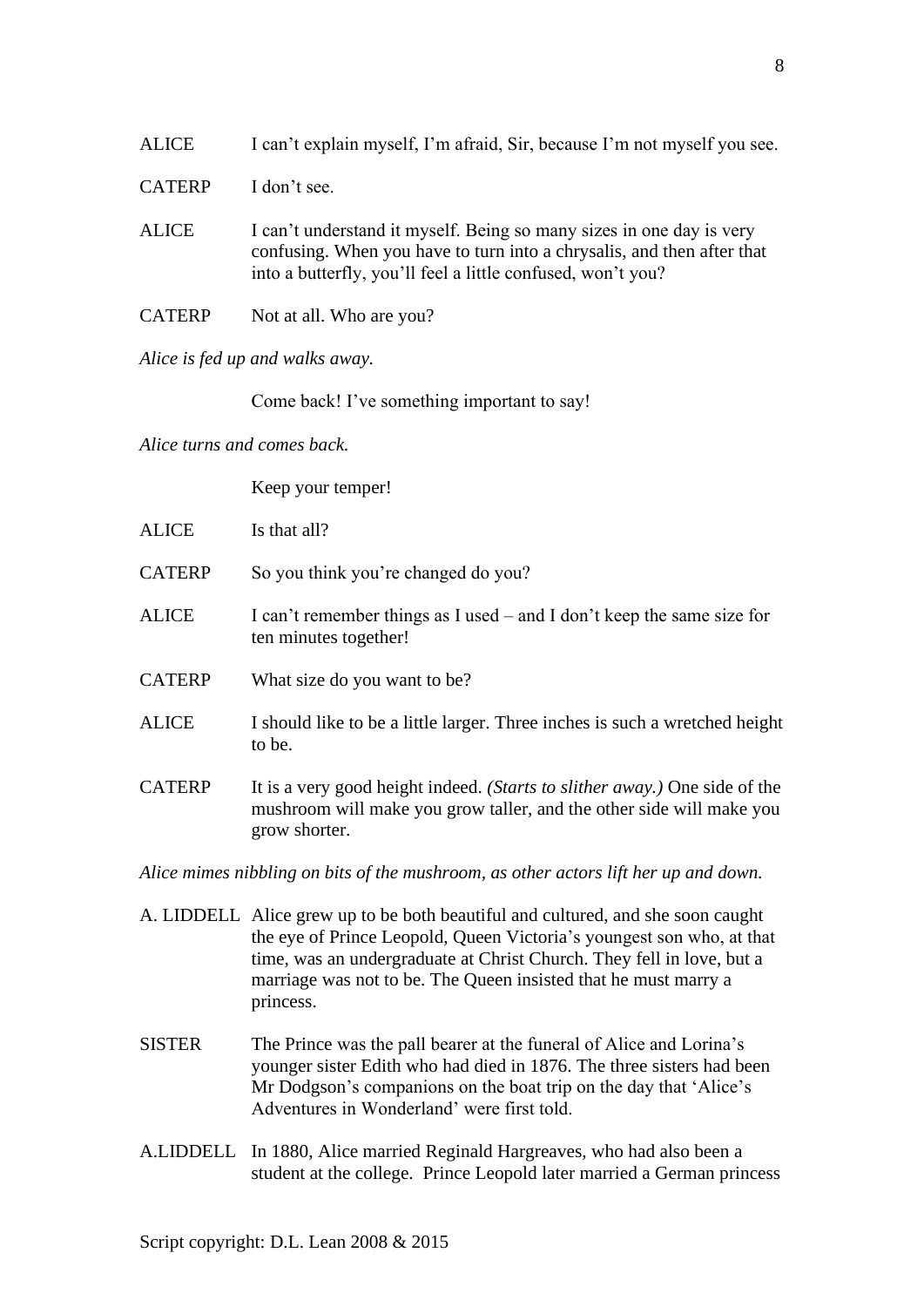and in 1883 had a daughter who was named Alice. He stood as godfather to Alice Hargreaves' second son, Leopold, who had been born a few weeks earlier.

*Alice watches as two actors become footmen.*

| FOOT <sub>1</sub> | For the Duchess. An invitation from the Queen to play croquet.                                          |  |
|-------------------|---------------------------------------------------------------------------------------------------------|--|
| FOOT <sub>2</sub> | From the Queen. An invitation for the duchess to play croquet.                                          |  |
| Alice approaches. |                                                                                                         |  |
| FOOT <sub>1</sub> | There's no use in knocking on the door. First because we're on the<br>same side of the door as you are. |  |
| FOOT <sub>2</sub> | And secondly, because they're making such a noise inside, no one<br>could possibly hear you.            |  |
| FOOT <sub>1</sub> | There might be some sense in knocking if you were <i>inside</i> , and I could<br>let you out.           |  |
| FOOT <sub>2</sub> | Or you could just open the door and go in.                                                              |  |

*Alice steps in between the two footmen.*

*Suddenly one actor becomes the Duchess, another, the Cook and another, the Cheshire Cat. The Cheshire Cat holds a false grin on a stick, the Cook stirs with a wooden spoon, and the Duchess cradles a 'baby' in a blanket. They are arguing. The Duchess sneezes. Alice jumps.*

- DUCHESS Pepper! Pepper! There is too much pepper in that soup!
- COOK Be quiet! There most certainly is not!
- DUCHESS Don't you tell me to be quiet! There *is* too much pepper!
- COOK There is not!
- DUCHESS Is!
- COOK Is not!
- DUCHESS Is! Is! Is!
- COOK Oh, be quiet!
- DUCHESS How dare you!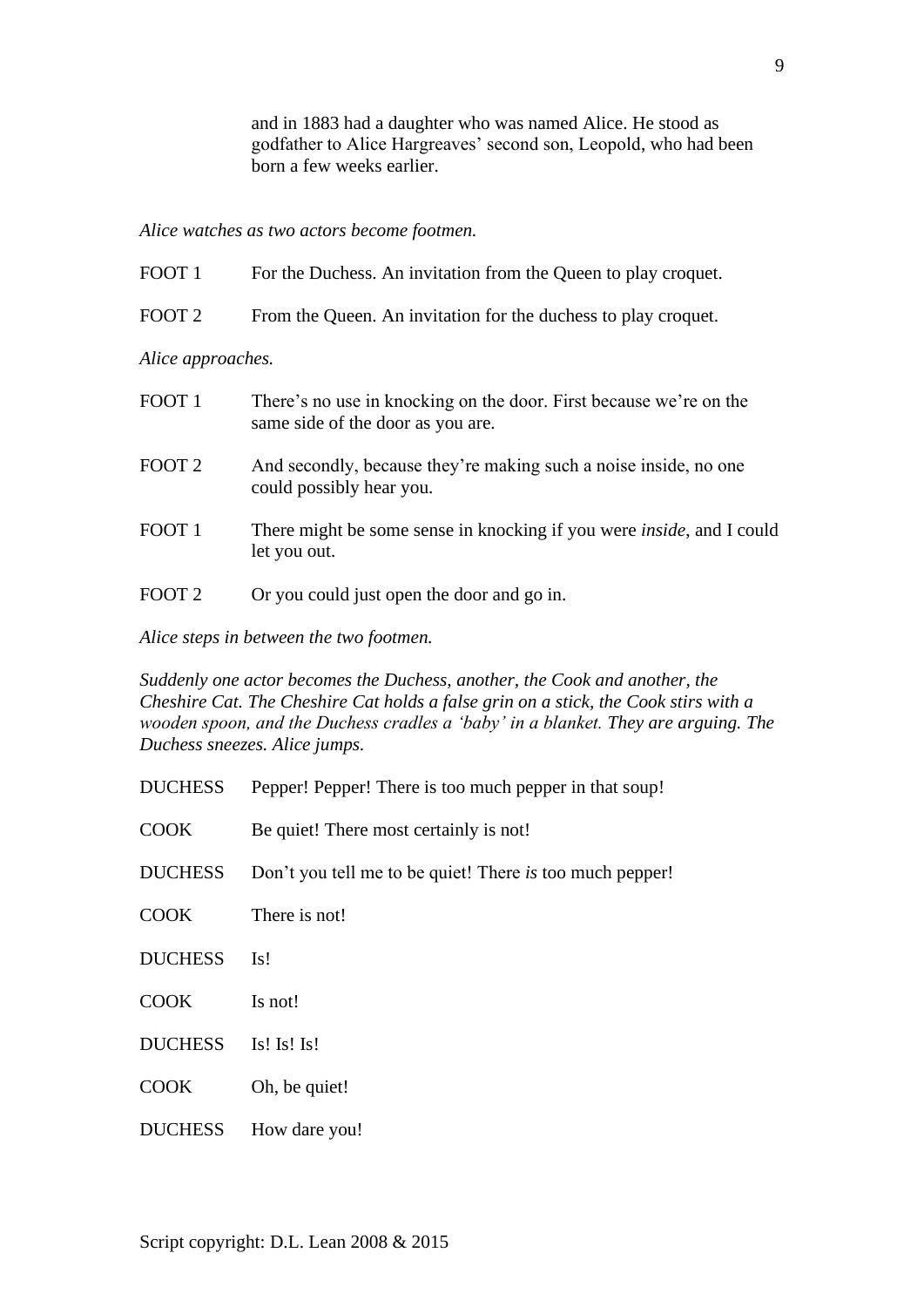- ALICE *(Politely to the Duchess.)* Please would you tell me why your cat grins like that.
- DUCHESS It's a Cheshire Cat. That's why! You don't know much, and that's a fact! *(Shouting at her baby.)* Pig! Pig!

*Suddenly the Cook starts hitting the Duchess and the baby with her spoon. The Duchess takes no notice.*

ALICE Oh, please mind what you're doing!

*The cook stops and returns to stirring the stew.*

- DUCHESS If everybody minded their own business the world would go round a deal faster than it does. *(To the cook.)* Chop off her head! *(She starts to rock her baby and sing a lullaby, but every so often she shakes the baby.)* Speak roughly to your little boy, And beat him when he sneezes: He only does it to annoy, Because he knows it teases.
- ALL Wow! Wow! Wow!
- DUCHESS *(Flinging the baby to Alice.)* Here! You may nurse it a bit, if you like! I must get ready to play croquet with the Queen.

*The Duchess walks away, followed by the Cook. Alice rocks the baby. She looks at the baby's face and is clearly alarmed.*

ALICE Why you *really* are a pig!

*She puts the pig down and turns to see the Cheshire cat.*

| <b>CAT</b>   | Do you play croquet with the Queen today?                                                                                                                                       |
|--------------|---------------------------------------------------------------------------------------------------------------------------------------------------------------------------------|
| <b>ALICE</b> | I should very much like to, but I haven't been invited.                                                                                                                         |
| <b>CAT</b>   | You'll see me there.                                                                                                                                                            |
| <b>ALICE</b> | Would you tell me please which way I ought to go from here?                                                                                                                     |
| <b>CAT</b>   | That depends a good deal on where you want to get to. In that direction<br>lives a Hatter and in that direction lives a March Hare. Visit either you<br>like: they're both mad. |
| <b>ALICE</b> | But I don't want to go among mad people.                                                                                                                                        |
| CAT          | Oh, you can't help that. We're all mad here. I'm mad. You're mad.                                                                                                               |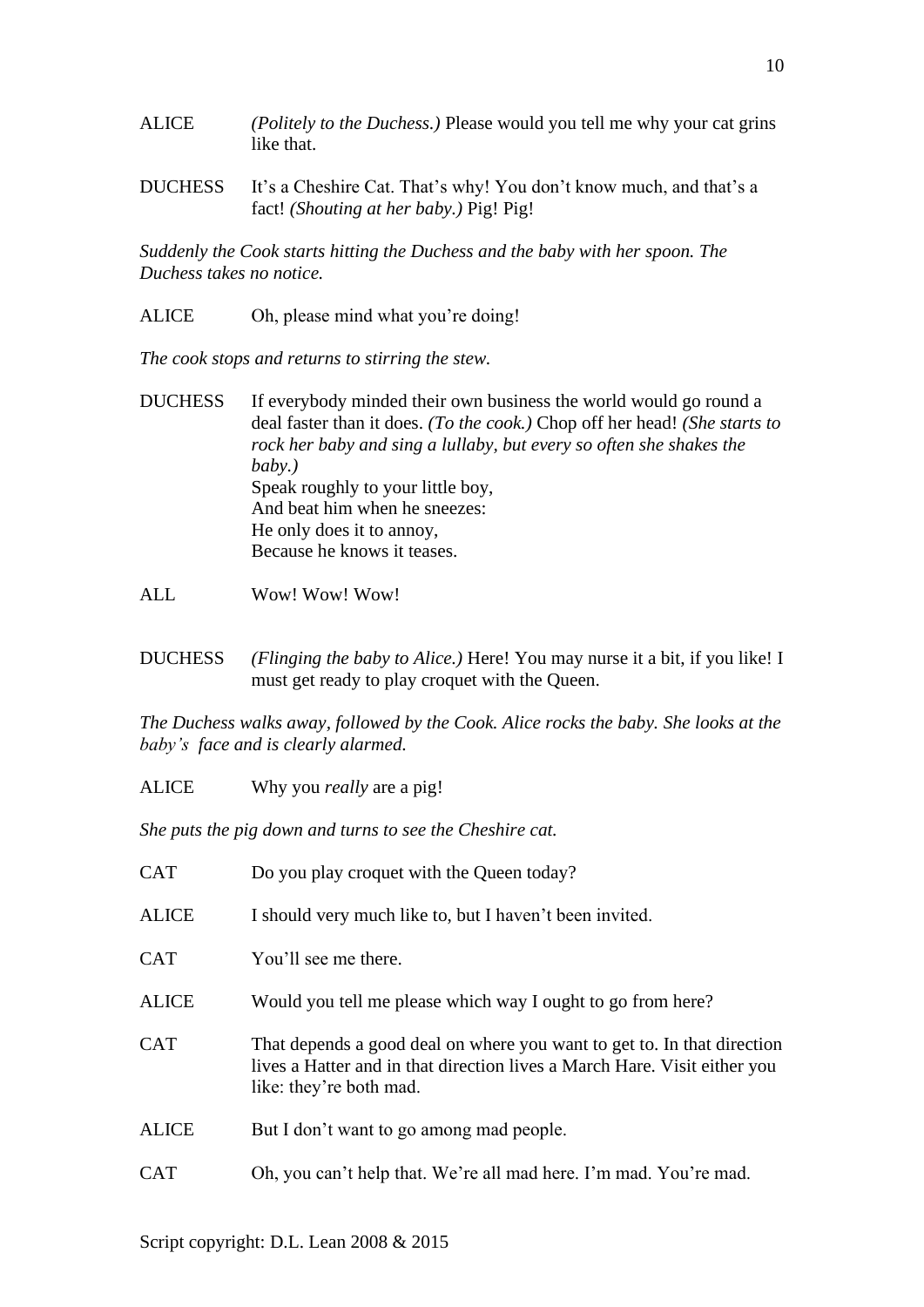| ALICE      | How do you know I'm mad?                                                                                          |
|------------|-------------------------------------------------------------------------------------------------------------------|
| <b>CAT</b> | You must be or you wouldn't have come here. Bye the bye, what<br>became of the baby? I'd nearly forgotten to ask. |
| ALICE      | It turned into a pig.                                                                                             |

CAT I thought it would.

*The cat vanishes.*

| ALICE | I've seen hatters before. The March Hare will be the most interesting,  |
|-------|-------------------------------------------------------------------------|
|       | and perhaps, as this is May, it won't be raving $mad - at least not as$ |
|       | mad as it was in March.                                                 |

*The Cat reappears*

| <b>CAT</b>   | Did you say pig or fig?                                                                                    |
|--------------|------------------------------------------------------------------------------------------------------------|
| <b>ALICE</b> | I said pig, and I wish you wouldn't keep appearing and vanishing so<br>suddenly: you make one quite giddy. |
| <b>CAT</b>   | All right.                                                                                                 |

*The cat vanishes in slow motion behind a stage block leaving only its grin on a stick held up.*

ALICE Well, I've often seen a cat without a grin, but a grin without a cat! It's the most curious thing I ever saw in my life.

*3 actors come forward and become the Mad Hatter, the March Hare and the Dormouse. Other actors crouch down to become a very long table – the Hatter and Hare may put a large white table cloth over the table. The actors sit behind the table on one corner. The Dormouse is asleep between the others. Alice approaches.*

| <b>ALL</b>    | No room! No room!                                              |
|---------------|----------------------------------------------------------------|
| <b>ALICE</b>  | ( <i>Sitting</i> ) There's <i>plenty</i> of room.              |
| <b>HARE</b>   | Have some wine.                                                |
| <b>ALICE</b>  | I don't see any wine.                                          |
| <b>HARE</b>   | There isn't any.                                               |
| <b>ALICE</b>  | Then it wasn't very civil of you to offer it.                  |
| <b>HARE</b>   | It wasn't very civil of you to sit down without being invited. |
| <b>HATTER</b> | Your hair wants cutting.                                       |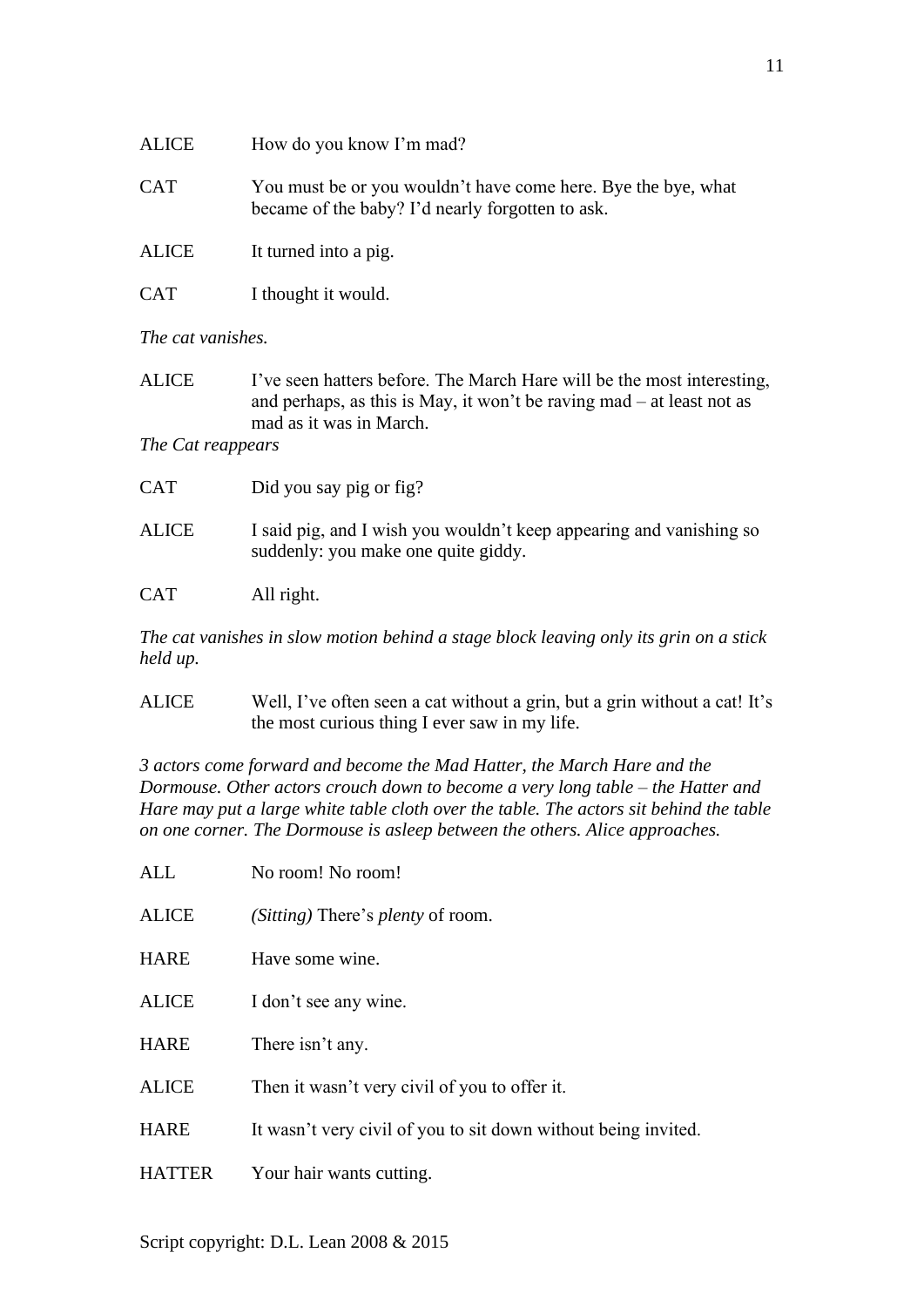| <b>ALICE</b>  | I believe I can guess that.                                                                                             |
|---------------|-------------------------------------------------------------------------------------------------------------------------|
| <b>HARE</b>   | Do you mean that you think you can find out the answer to it?                                                           |
| <b>ALICE</b>  | Exactly so.                                                                                                             |
| <b>HARE</b>   | Then you should say what you mean.                                                                                      |
| <b>ALICE</b>  | I do. At least I mean what I say. That's the same thing, you know.                                                      |
| <b>HATTER</b> | Not the same thing a bit! Why, you might just as well say that 'I see<br>what I eat' is the same as 'I eat what I see.' |
| <b>HARE</b>   | You might just as well say that 'I like what I get' is the same thing as<br>'I get what I like!'                        |
| <b>DORM</b>   | You might just as well say that 'I breathe when I sleep' is the same<br>thing as 'I sleep when I breathe'.              |
| <b>HATTER</b> | It is the same thing with you. ( <i>Pause</i> ) What day of the month is it?                                            |
| <b>ALICE</b>  | The fourth.                                                                                                             |
| A.LIDDELL     | ( <i>Stepping forward</i> ) May the Fourth. Alice Liddell's birthday.                                                   |
| <b>HATTER</b> | Have you guessed the riddle yet?                                                                                        |
| <b>ALICE</b>  | No, I give it up. What's the answer?                                                                                    |
| <b>HATTER</b> | I haven't the slightest idea.                                                                                           |
| <b>HARE</b>   | Nor I. I vote the young lady tells us a story.                                                                          |
| <b>ALICE</b>  | I'm afraid I don't know one.                                                                                            |
| <b>HARE</b>   | Then the Dormouse shall. Wake up Dormouse.                                                                              |
| <b>DORM</b>   | (Feebly) I wasn't asleep. I heard every word you fellows were saying.                                                   |
| <b>HARE</b>   | Tell us a story.                                                                                                        |
| <b>HATTER</b> | And be quick about it or you'll be asleep again before it's done.                                                       |

ALICE You should learn not to make personal remarks. It's very rude.

HATTER Why is a raven like a writing desk?

DORM Once upon a time there were three little sisters, and their names were Elsie, Lacie and Tillie and they lived at the bottom of a well.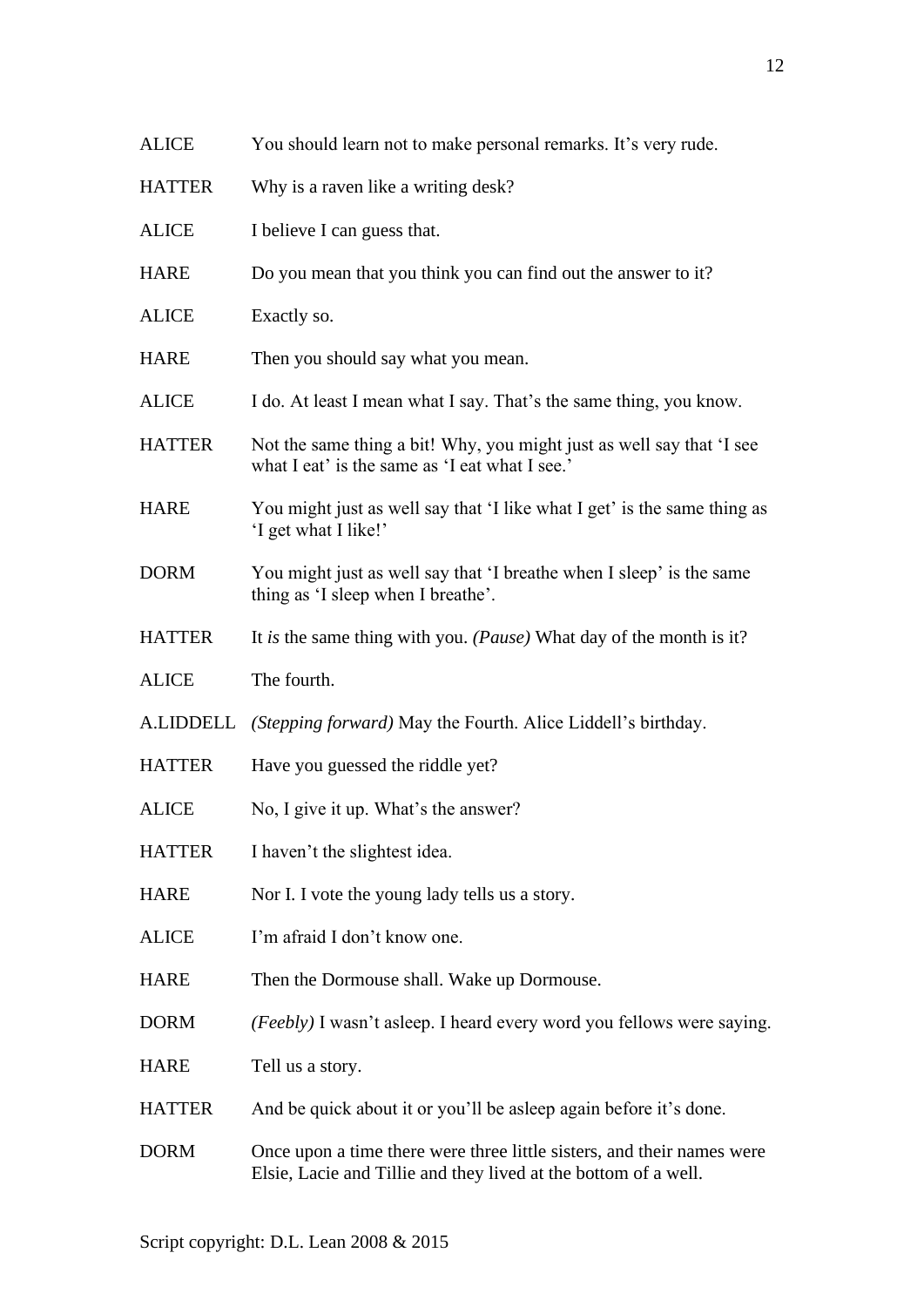| <b>ALICE</b>  | What did they live on?                                                |
|---------------|-----------------------------------------------------------------------|
| <b>DORM</b>   | They lived on treacle.                                                |
| <b>ALICE</b>  | They'd have been ill.                                                 |
| <b>DORM</b>   | So they were. <i>Very</i> ill.                                        |
| <b>ALICE</b>  | But why did they live at the bottom of a well?                        |
| <b>DORM</b>   | It was a treacle well.                                                |
| <b>ALICE</b>  | There's no such thing.                                                |
| <b>DORM</b>   | If you can't be civil you'd better finish the story yourself.         |
| <b>ALICE</b>  | No, please go on.                                                     |
| <b>DORM</b>   | So these three little sisters – they were learning to draw you know – |
| <b>ALICE</b>  | What did they draw?                                                   |
| <b>HATTER</b> | Let's all move one place on.                                          |
|               |                                                                       |

*Everyone stands and moves places. Alice follows their lead unwillingly.*

| <b>DORM</b>  | Treacle. <i>(Yawns.)</i> and they drew all manner of things – everything that<br>begins with an $M -$                                                                             |
|--------------|-----------------------------------------------------------------------------------------------------------------------------------------------------------------------------------|
| <b>ALICE</b> | Why with an M?                                                                                                                                                                    |
| <b>HARE</b>  | Why not?                                                                                                                                                                          |
| <b>DORM</b>  | Such as mouse-traps, and the moon, and memory and muchness $-$ you<br>know you say things are 'much of a muchness' – did you ever see such<br>a thing as a drawing of a muchness! |
| <b>ALICE</b> | I don't think $-$                                                                                                                                                                 |

HATTER Then you shouldn't talk.

*Alice is very offended. She stands up and walks away. The Dormouse falls asleep instantly and the Hare and Hatter take no notice of her leaving.*

- ALICE I'll never go *there* again!
- A.LIDDELL Alice, now Mrs Hargreaves, and her husband set up home in Cuffnells, the country house on the Hargreaves estate in Hampshire. Alice had been well taught by her mother and had no trouble running a household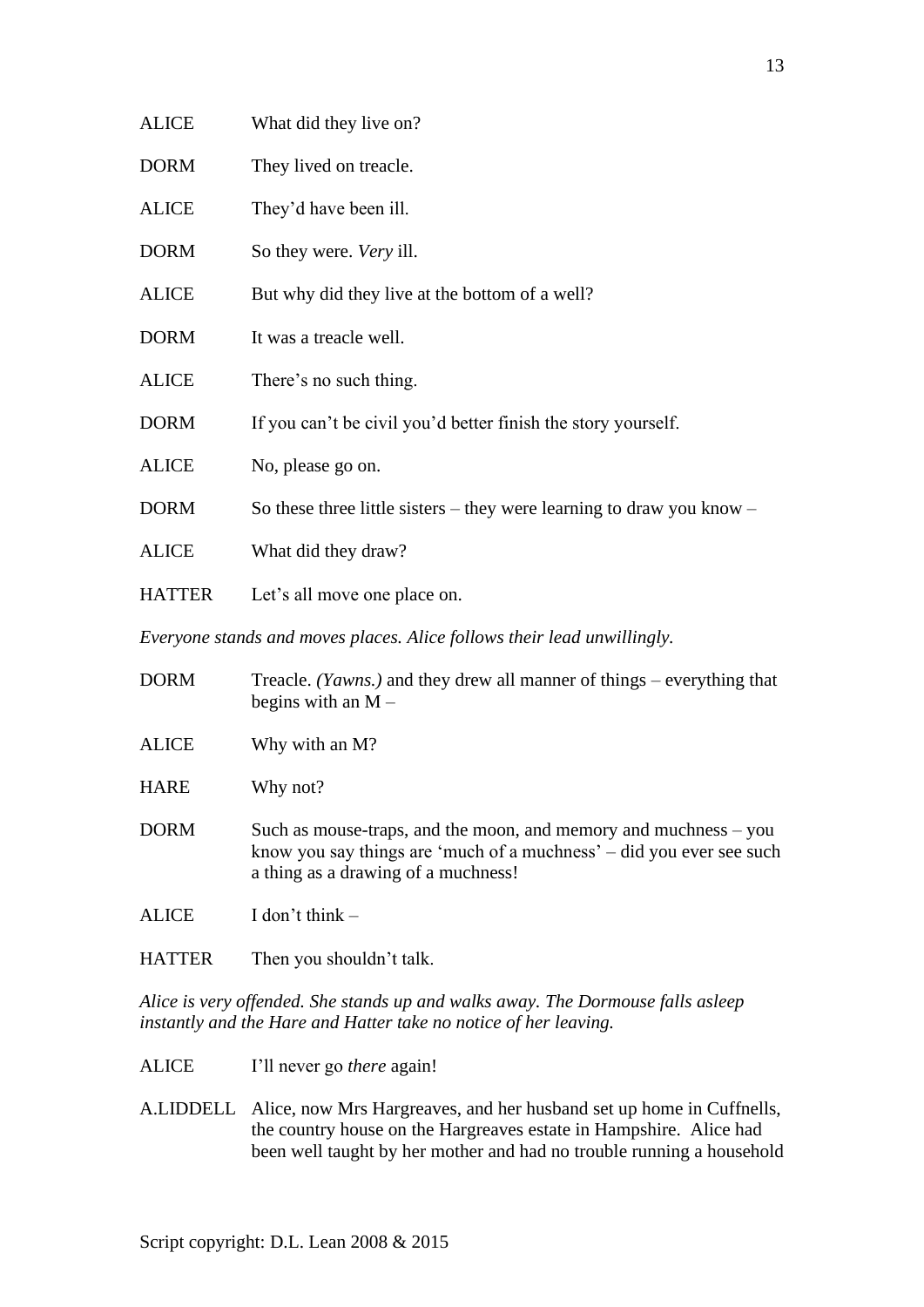with numerous servants, arranging parties, as well as bringing up three sons.

*The actors come out of role and scatter across the stage. Some wear numbers to represent playing cards. They mime painting other actors who represent rose trees.*

| TWO          | Look out now, Five! Don't go splashing paint over me like that!                                               |
|--------------|---------------------------------------------------------------------------------------------------------------|
| <b>FIVE</b>  | I couldn't help it. Seven jogged my elbow.                                                                    |
| <b>SEVEN</b> | That's right, Five! Always lay the blame on others!                                                           |
| <b>FIVE</b>  | You'd better not talk! I heard the Queen say only yesterday that you<br>deserved to be beheaded.              |
| TWO          | What for?                                                                                                     |
| <b>SEVEN</b> | That's none of your business, Two!                                                                            |
| <b>FIVE</b>  | Yes, it is his business! And I'll tell him $-$ it was for bringing the cook<br>tulip roots instead of onions. |
| <b>SEVEN</b> | Well, of all the unjust things $-$                                                                            |

*They suddenly notice Alice and bow low.*

| <b>ALICE</b> | Would you tell me, please, why are you painting those roses?                                                                                                                                                  |
|--------------|---------------------------------------------------------------------------------------------------------------------------------------------------------------------------------------------------------------|
| <b>TWO</b>   | Why, the fact is, you see, Miss, this here ought to have been a red rose-<br>tree, and we put a white one in by mistake; and if the Queen was to<br>find out, we should all have our heads cut off, you know. |
| <b>FIVE</b>  | The Queen! The Queen!                                                                                                                                                                                         |
| A VOICE      | Make way for the King and Queen of Hearts!                                                                                                                                                                    |
|              | Actors become the Queen, the King, the Knave and the white Rabbit, Others become                                                                                                                              |

*Actors become the Queen, the King, the Knave and the white Rabbit. Others become soldiers. The cards bow low. The Queen notices Alice.*

| <b>QUEEN</b> | Who is this? What's your name child?                                   |
|--------------|------------------------------------------------------------------------|
| <b>ALICE</b> | My name is Alice, your Majesty.                                        |
| <b>QUEEN</b> | ( <i>Noticing the cards on the ground.</i> ) And who are <i>these?</i> |
| <b>ALICE</b> | How should I know? It's no business of mine.                           |
| <b>QUEEN</b> | ( <i>Furious</i> ) Off with her head! Off with her head!               |
| <b>ALICE</b> | Nonsense!                                                              |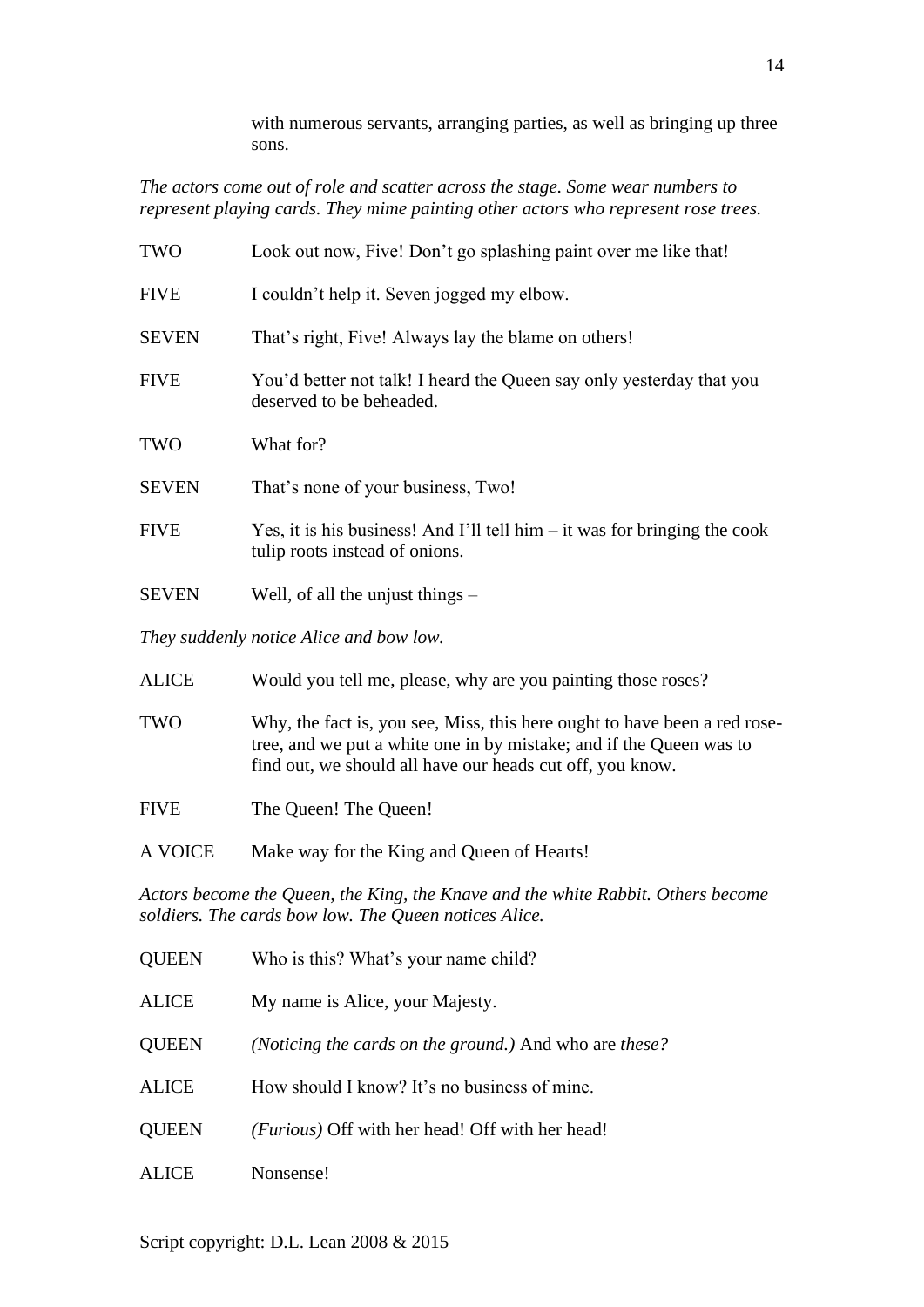KING Consider, my dear: she is only a child!

QUEEN *(To Knave but pointing at cards.)* Turn them over!

*The Knave turns the cards over with his foot.* 

Get up!

*The cards get up and start bowing to everyone.*

Leave off that! You're making me giddy! What *have* you been doing to this rose-tree?

| TWO | May it please your Majesty, we were trying – |
|-----|----------------------------------------------|
|-----|----------------------------------------------|

QUEEN Off with their heads! *(To Alice.)* Can you play croquet?

- ALICE Yes.
- QUEEN Come on, then!

*The procession moves off around the stage.*

|               | RABBIT It's $-$ it's a very fine day.                                         |
|---------------|-------------------------------------------------------------------------------|
| ALICE         | Very. Where's the Duchess?                                                    |
| <b>RABBIT</b> | Hush! Hush! She's under sentence of execution. She boxed the<br>Queen's ears. |

*Alice laughs.*

Oh, hush! The Queen will hear you!

QUEEN *(Loudly.)* Get to your places!

*Everyone rushes to their places. Some become croquet arches.*

ALICE Why the croquet balls are hedgehogs! And the mallets are flamingos! And everyone seems to be playing at the same time and fighting over the hedgehogs!

*The actors are all pushing, shoving and fighting. The Queen becomes cross and begins shouting 'Off with his/her head' at various players. The Cheshire Cat strolls over to Alice.*

CAT How do you like the Queen?

ALICE Not at all. She's so extremely –

Script copyright: D.L. Lean 2008 & 2015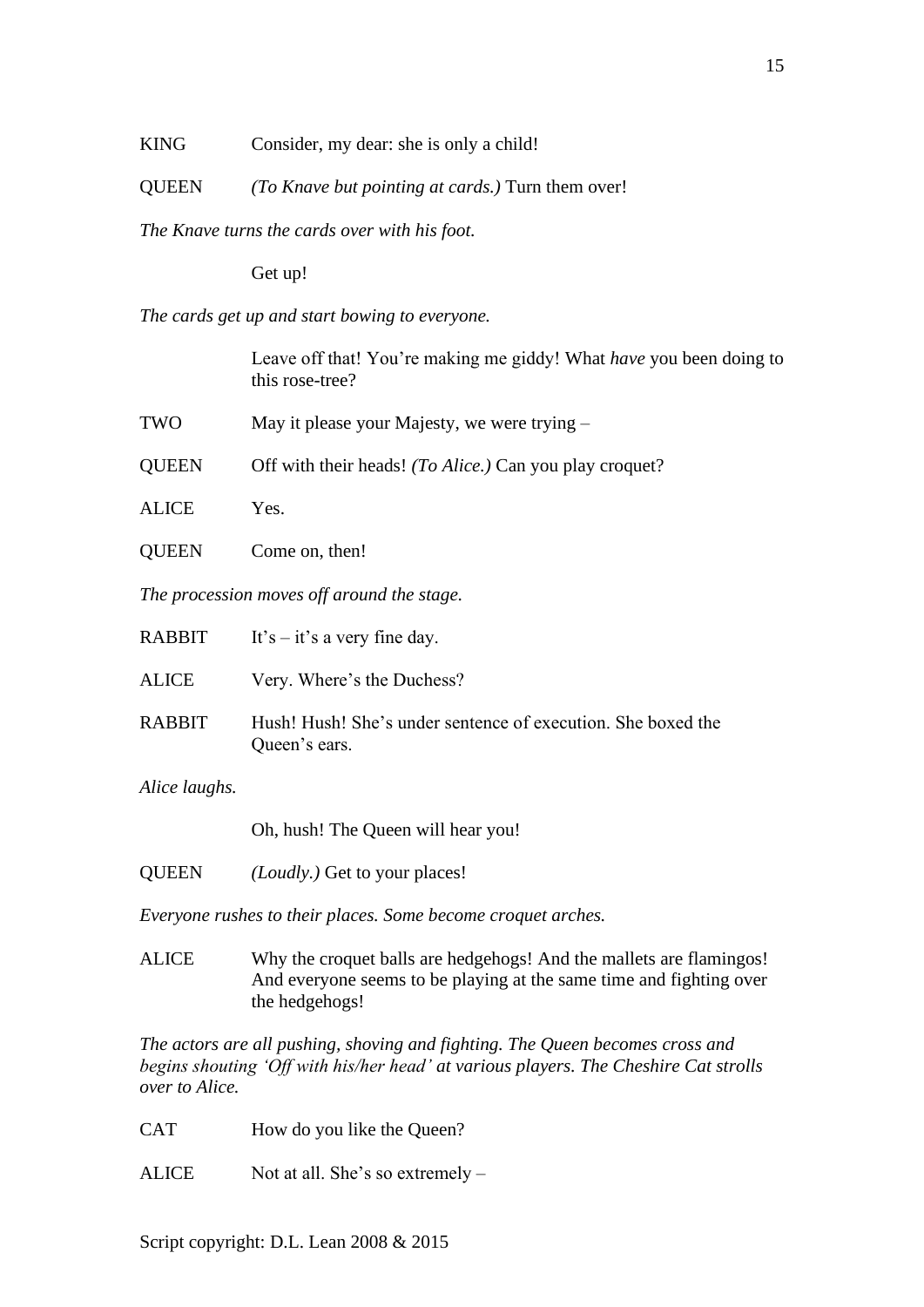*The Queen approaches.*

Likely to win the game.

*The Queen smiles and moves on.*

| <b>KING</b>  | (To Alice) Who are you talking to. I don't like the look of it at all.<br>However, it may kiss my hand if it likes.            |
|--------------|--------------------------------------------------------------------------------------------------------------------------------|
| <b>CAT</b>   | I'd rather not.                                                                                                                |
| <b>KING</b>  | Don't be impertinent. And don't look at me like that. (Calling the<br>Queen.) My dear, I wish you would have this cat removed. |
| <b>QUEEN</b> | Off with his head!                                                                                                             |
| <b>KING</b>  | <i>(Eagerly hurrying away.)</i> I'll fetch the executioner myself.                                                             |
|              | Another actor takes an axe and becomes the executioner.                                                                        |

| <b>EXEC</b>  | I can't cut the head off a Cheshire Cat. They make their bodies<br>invisible. I can't cut off a head unless there is a body to cut it<br>off from. |
|--------------|----------------------------------------------------------------------------------------------------------------------------------------------------|
| <b>KING</b>  | Don't talk nonsense. Anything that has a head can be beheaded.                                                                                     |
| <b>QUEEN</b> | If something isn't done about it in less than no time I'll have<br>everybody executed, all round.                                                  |

*Everybody stops and looks gravely serious.*

Fetch the Duchess from prison, it's her cat.

| A VOICE Call the Duchess!                                               |
|-------------------------------------------------------------------------|
| A VOICE Call the Duchess!                                               |
| A VOICE Call the Duchess!                                               |
| During this the Cheshire Cat slins quietly gway, An actor becomes the D |

*During this the Cheshire Cat slips quietly away. An actor becomes the Duchess. Everyone carries on playing the game.*

DUCHESS *(To Alice.)* You can't think how glad I am to see you again, you dear old thing.

*Alice is surprised to find the Duchess in such a pleasant mood.*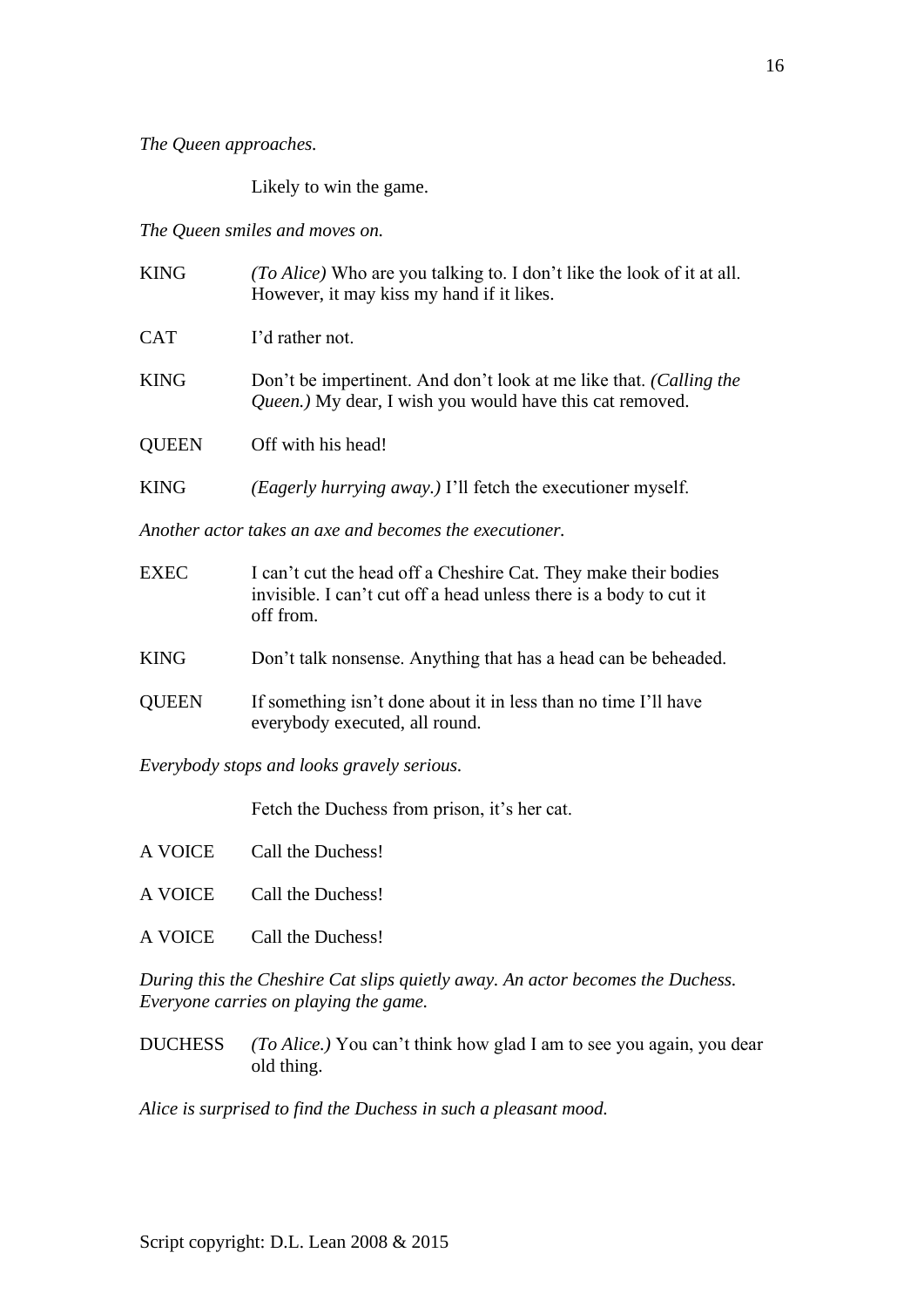You're thinking about something, my dear, and that makes you forget to talk. I can't tell you just now what the moral of that is, but I shall remember it in a minute. Everything has a moral if only you can find it.

QUEEN *(To Duchess.)* Either you or your head must be off! Take your choice!

*The Duchess scurries away.*

|              | (To Alice) Have you seen the Mock Turtle yet?                                                                             |
|--------------|---------------------------------------------------------------------------------------------------------------------------|
| <b>ALICE</b> | No. I don't even know what a Mock Turtle is.                                                                              |
| <b>QUEEN</b> | It's the thing Mock Turtle soup is made from. He shall tell you his<br>history. ( <i>To everyone.</i> ) Call the Gryphon! |
| A VOICE      | Call the Gryphon!                                                                                                         |
| A VOICE      | Call the Gryphon!                                                                                                         |
| A VOICE      | Call the Gryphon!                                                                                                         |

*An actor becomes the Gryphon.*

| <b>QUEEN</b> | Take this young lady to see the Mock Turtle. I must see after some |
|--------------|--------------------------------------------------------------------|
|              | executions I have ordered. (She hurries away.)                     |

GRYPHON What fun! It's all fancy. They never executes nobody, you know.

KING *(Generally.)* You are all pardoned!

*The game ends and everyone scatters.*

*An actor becomes the Mock Turtle.*

- GRYPHON *(To Turtle.)* This here young lady. She wants for to know your history, she do.
- TURTLE I'll tell it to her. Sit down, both of you, and don't speak a word till I've finished.

*They sit down and the Mock Turtle tearfully tells his story.*

Once I was a real turtle. When we were little we went to school in the sea. The master was an old turtle – we used to call him Tortoise. We called him tortoise because he taught us. We had the best of educations. Reeling and writhing, of course, and the different branches of arithmetic – Ambition, Distraction, Uglification and Derision.

ALICE I never heard of uglification.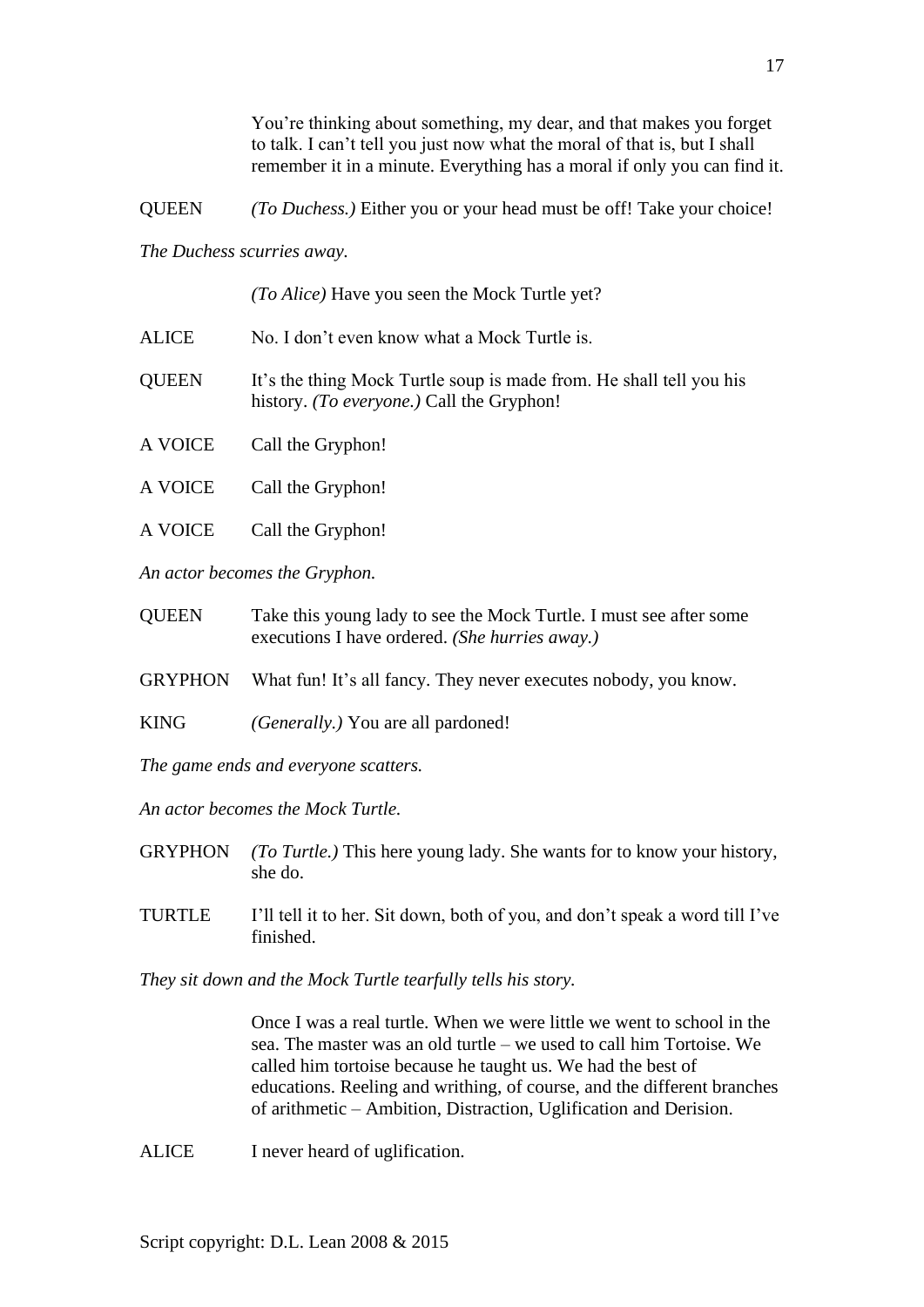- GRYPHON You know what to beautify is, I suppose?
- ALICE Yes, to make things prettier.
- GRYPHON Well then, if you don't know what to uglify is, you are a simpleton.
- TURTLE There was Mystery, ancient and modern, with Seaography and Drawling. The Drawling master was an old conger eel, he taught us Drawling, Stretching and Fainting in coils. I can't show it to you myself, and the Gryphon never learnt it.
- GRYPHON I went to the Classical master. He was an old crab. Taught Laughing and Grief.
- TURTLE We did ten hours the first day, nine the next and so on.
- GRYPHON That's the reason they're called lessons, because they lessen from day to day. Tell her something about the games now.
- TURTLE You may not have lived under the sea, so you can have no idea what a delightful thing a Lobster Quadrille is.
- GRYPHON You first form into a line across the sea shore.
- TURTLE Two lines. Each with a lobster as a partner. Would you like to see a little of it?
- ALICE Very much indeed.
- TURTLE Come, let's try. We can do it without lobsters, you know.

*Everyone on stage has formed two lines. They begin to dance and sing as they swap places with the partner opposite them:*

### TURTLE

"Will you walk a little faster?" said a whiting to a snail, "There's a porpoise close behind us, and he's treading on my tail. See how eagerly the lobsters and the turtles all advance! They are waiting on the shingle -- will you come and join the dance?

### ALL

Will you, won't you, will you, won't you, will you join the dance? Will you, won't you, will you, won't you, won't you join the dance?

#### TURTLE

"You can really have no notion how delightful it will be When they take us up and throw us, with the lobsters, out to sea!"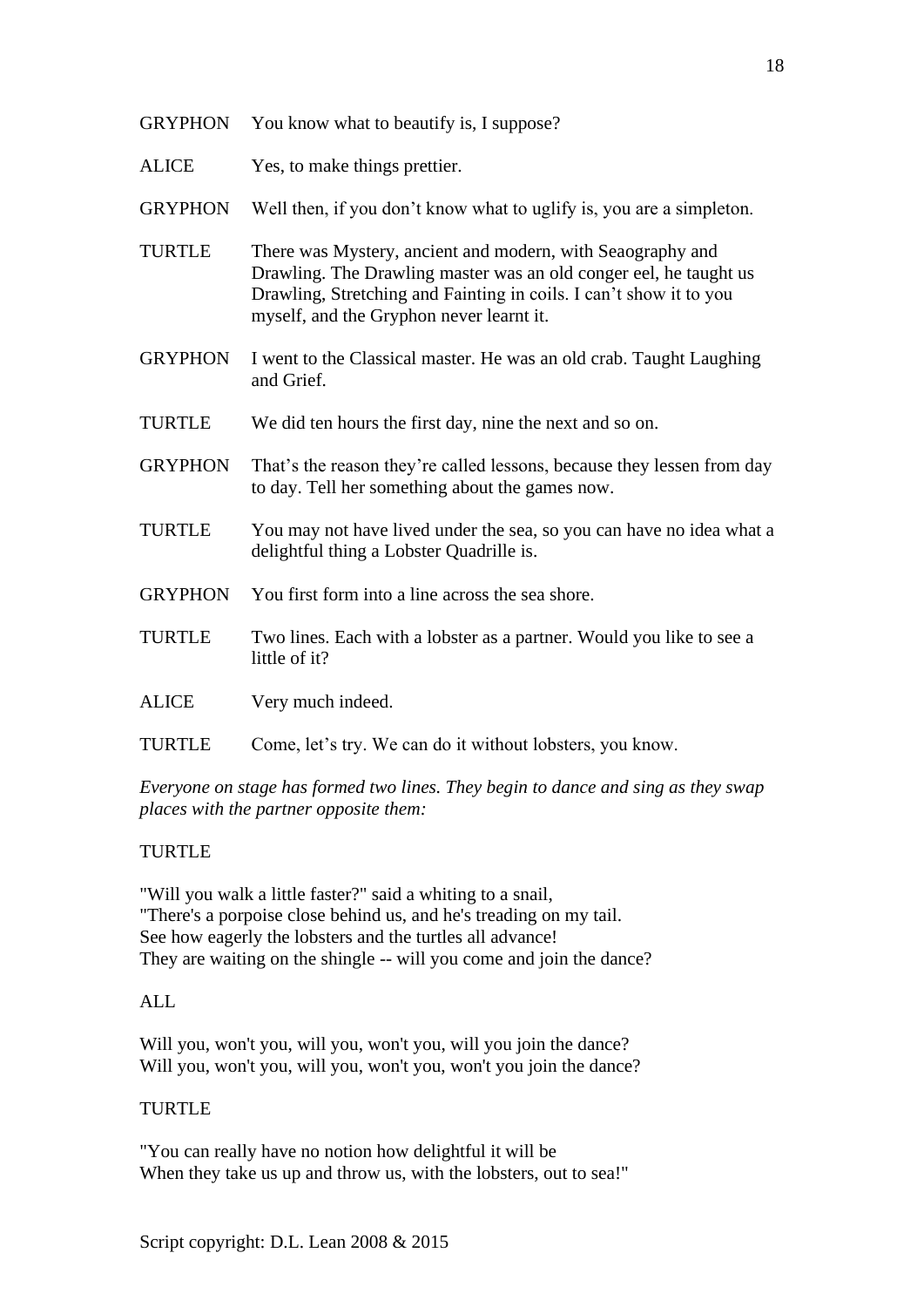But the snail replied "Too far, too far!" and gave a look askance - Said he thanked the whiting kindly, but he would not join the dance.

## ALL

Would not, could not, would not, could not, would not join the dance. Would not, could not, would not, could not, could not join the dance.

### TURTLE

"What matters it how far we go?" his scaly friend replied. "There is another shore, you know, upon the other side. The further off from England the nearer is to France - Then turn not pale, beloved snail, but come and join the dance.

# ALL

Will you, won't you, will you, won't you, will you join the dance? Will you, won't you, will you, won't you, won't you joint the dance?

- A.LIDDELL Charles Dodgson died in January 1898. Alice did not attend his funeral due to the death of her own father within four days of Mr Dodgson's passing.
- A VOICE The trial's beginning!
- GRYPHON *(Grabbing Alice's hand.)* Come on!
- ALICE What trial is it?
- GRYPHON Come on!

*Everyone on stage forms the courtroom. The King and Queen are seated. The Knave stands before the, under guard. The White Rabbit stands close by. Alice stands/sits next to the Dormouse.*

| <b>RABBIT</b> | Silence in court!                                                                                                                           |
|---------------|---------------------------------------------------------------------------------------------------------------------------------------------|
| A VOICE       | Silence in court!                                                                                                                           |
| A VOICE       | Silence in court!                                                                                                                           |
| <b>KING</b>   | Read the accusation!                                                                                                                        |
| <b>RABBIT</b> | The Queen of Hearts, she made some tarts,<br>All on a summer day:<br>The knave of hearts, he stole those tarts<br>And took them quite away! |
|               | Jury, consider your verdict.                                                                                                                |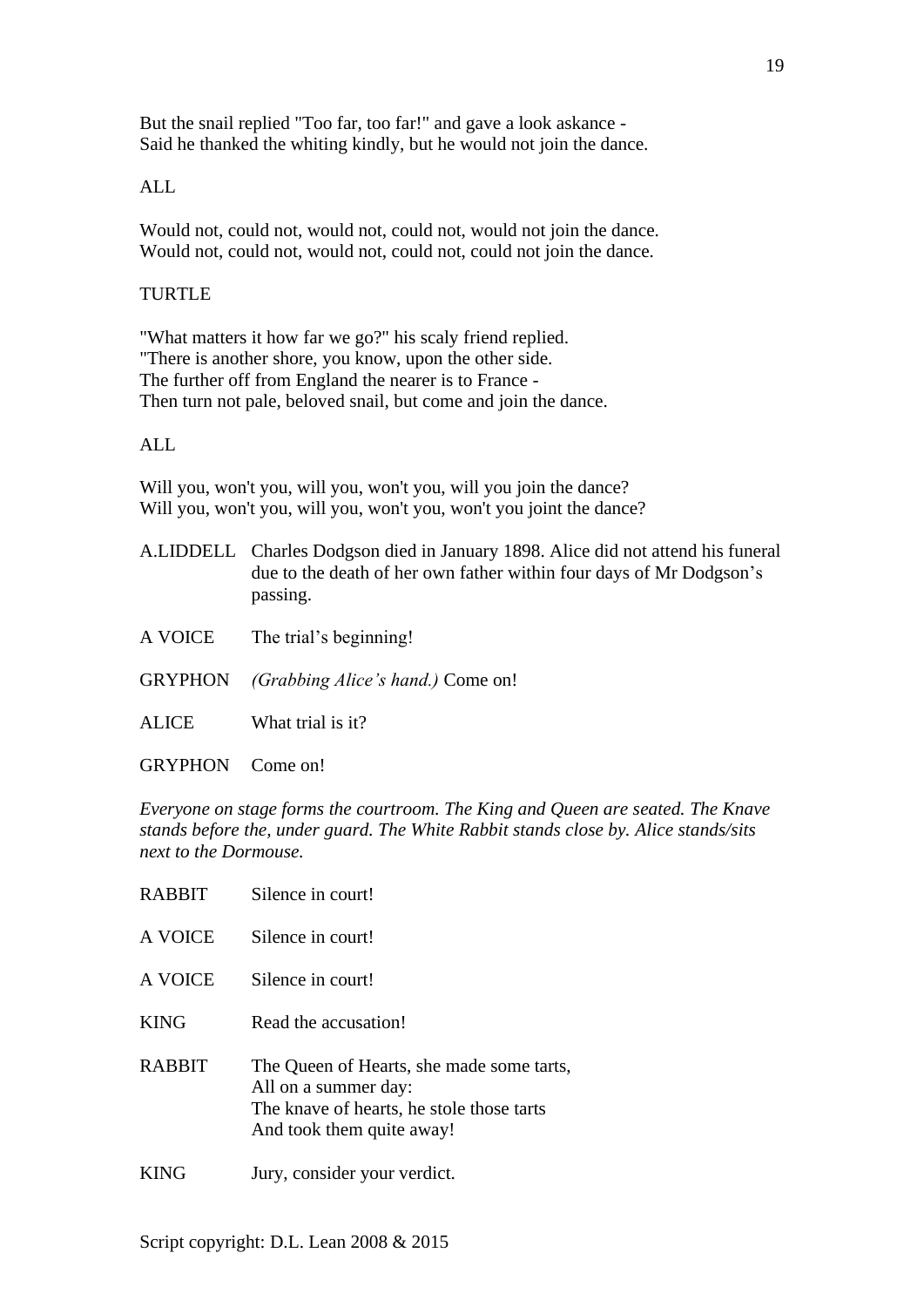- KING Call the first witness.
- RABBIT First witness!
- A VOICE First witness!
- A VOICE First witness!

*The Hatter steps forward.*

| <b>KING</b>   | Take of your hat!                                                                                                                                                                                          |
|---------------|------------------------------------------------------------------------------------------------------------------------------------------------------------------------------------------------------------|
| <b>HATTER</b> | It isn't mine.                                                                                                                                                                                             |
| <b>KING</b>   | Stolen!                                                                                                                                                                                                    |
| <b>HATTER</b> | I keep them to sell. I have none of my own. I'm a hatter.                                                                                                                                                  |
| <b>KING</b>   | Give your evidence, and don't be nervous or I'll have you executed on<br>the spot.                                                                                                                         |
| A VOICE       | The child is growing bigger!                                                                                                                                                                               |
| <b>HATTER</b> | I'm a poor man, your Majesty, and I hadn't begun my tea and what<br>with bread and butter getting so thin and the twinkling of the tea. And<br>most things twinkled after that. Only the March Hare said - |
| <b>HARE</b>   | I didn't!                                                                                                                                                                                                  |
| <b>HATTER</b> | You did!                                                                                                                                                                                                   |
| <b>HARE</b>   | I deny it!                                                                                                                                                                                                 |
| <b>KING</b>   | He denies it. Leave out that part.                                                                                                                                                                         |
| <b>HATTER</b> | After that I cut some bread and butter. I'm a poor man your Majesty.                                                                                                                                       |
| <b>KING</b>   | You're a very poor speaker. If that's all you know you may stand<br>down.                                                                                                                                  |
| <b>DORM</b>   | (To Alice.) I wish you wouldn't squeeze so.                                                                                                                                                                |
| <b>ALICE</b>  | I can't help it. I'm growing.                                                                                                                                                                              |
| <b>KING</b>   | Next witness!                                                                                                                                                                                              |
| <b>RABBIT</b> | Next witness!                                                                                                                                                                                              |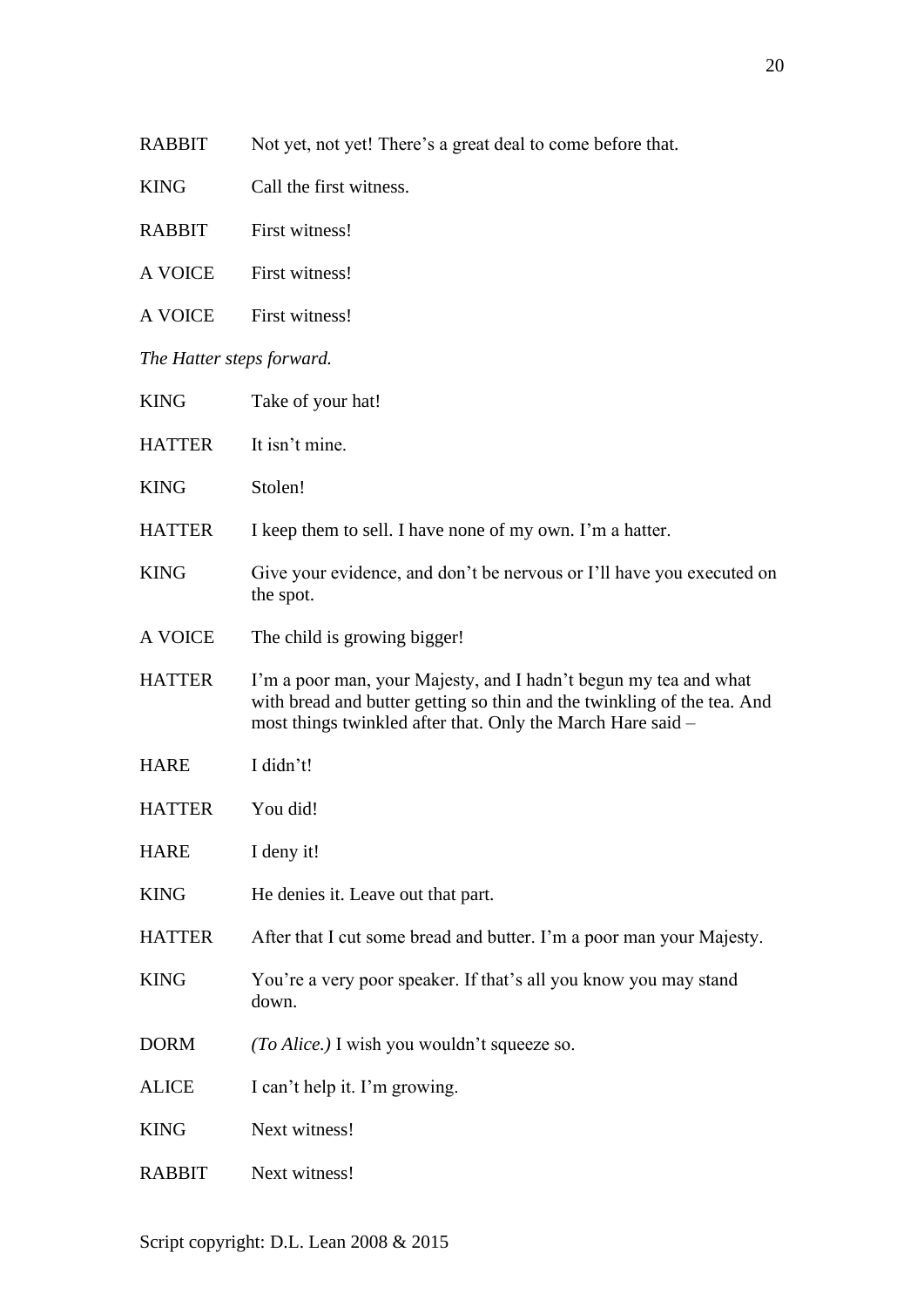| <b>A VOICE</b><br>Next witness! |
|---------------------------------|
|---------------------------------|

A VOICE Next witness!

*The Cook steps forward.*

| <b>KING</b>                                     | Give your evidence.                                                                                                                          |  |
|-------------------------------------------------|----------------------------------------------------------------------------------------------------------------------------------------------|--|
| <b>COOK</b>                                     | Shan't.                                                                                                                                      |  |
| A VOICE                                         | That child is growing so fast!                                                                                                               |  |
| A VOICE                                         | The girl keeps growing so!                                                                                                                   |  |
| A VOICE                                         | Cross examine the witness!                                                                                                                   |  |
| <b>KING</b>                                     | What were the tarts made out of?                                                                                                             |  |
| <b>COOK</b>                                     | Pepper.                                                                                                                                      |  |
| <b>DORM</b>                                     | Treacle.                                                                                                                                     |  |
| <b>QUEEN</b>                                    | Turn that Dormouse out of court! Suppress him! Pinch him! Off with<br>his whiskers!                                                          |  |
| <b>KING</b>                                     | Never mind! Call the next witness! (To Queen.) Really, my dear, you<br>must cross-examine the next witness. It quite makes my forehead ache. |  |
| <b>RABBIT</b>                                   | Alice!                                                                                                                                       |  |
| <b>A VOICE</b>                                  | Alice!                                                                                                                                       |  |
| A VOICE                                         | Alice!                                                                                                                                       |  |
| <b>ALICE</b>                                    | Alice? (Awkwardly) Here!                                                                                                                     |  |
| She knocks over some of the jury in her flurry. |                                                                                                                                              |  |
|                                                 | Oh, I beg your pardon.                                                                                                                       |  |
| A VOICE                                         | Hasn't she grown?                                                                                                                            |  |
| A VOICE                                         | Why, only five minutes ago she was such a little girl.                                                                                       |  |
| <b>KING</b>                                     | What do you know about this business?                                                                                                        |  |
| <b>ALICE</b>                                    | Nothing.                                                                                                                                     |  |

KING Nothing *whatever?*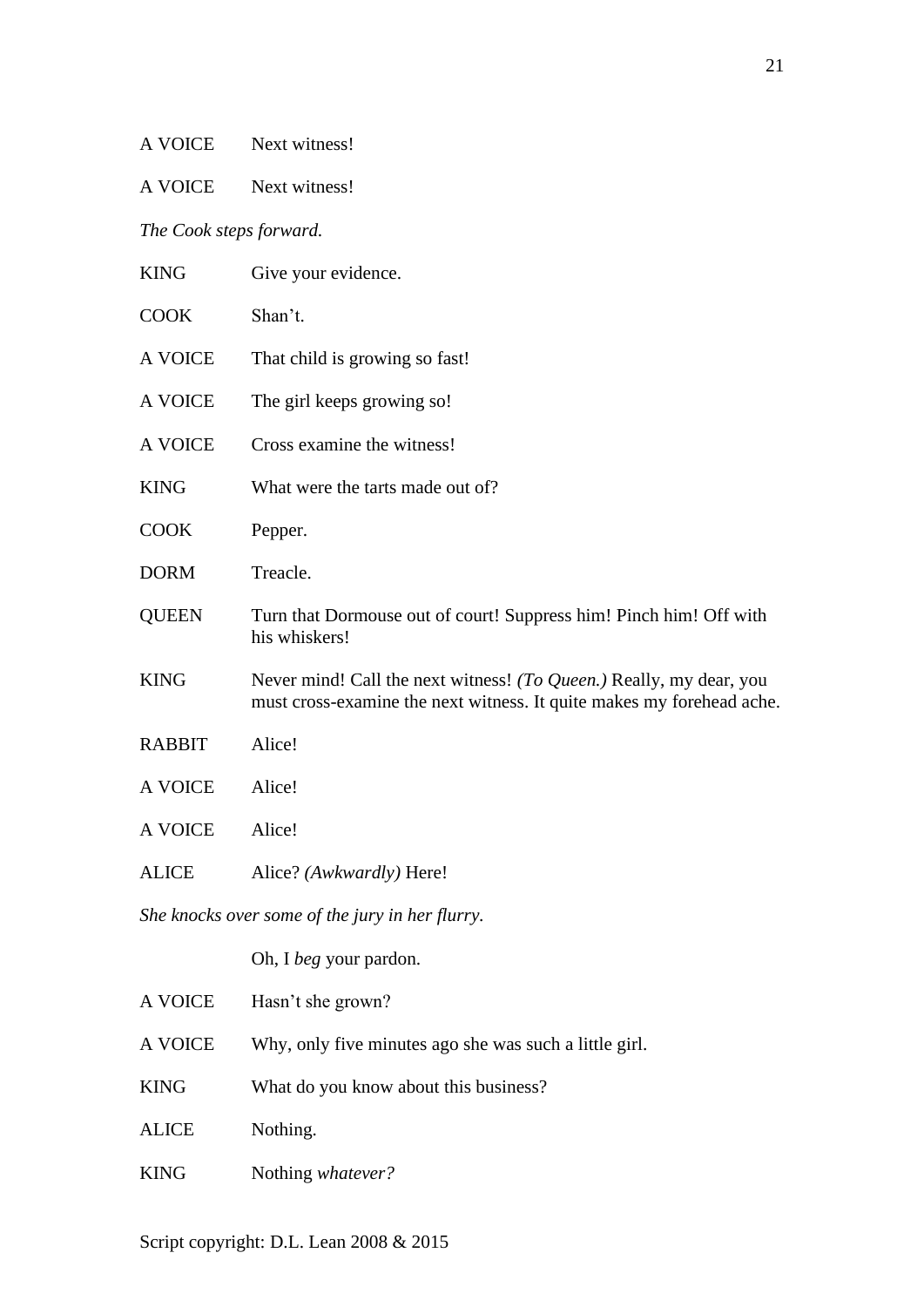| <b>ALICE</b>  | Nothing whatever.                                                                                                                                        |
|---------------|----------------------------------------------------------------------------------------------------------------------------------------------------------|
| <b>KING</b>   | (After consideration.) Silence! All persons more than a mile high are to<br>leave the court!                                                             |
| <b>ALICE</b>  | I'm not a mile high.                                                                                                                                     |
| <b>KING</b>   | You are.                                                                                                                                                 |
| <b>QUEEN</b>  | Nearly two miles high.                                                                                                                                   |
| <b>ALICE</b>  | Well I shan't go. That's not a regular rule. You invented it just now.                                                                                   |
| <b>KING</b>   | ( <i>Uncomfortable, but hasty.</i> ) Jury, consider your verdict.                                                                                        |
| <b>RABBIT</b> | There's more evidence to come your Majesty. A letter written by the<br>prisoner.                                                                         |
| <b>QUEEN</b>  | What's in it?                                                                                                                                            |
| <b>RABBIT</b> | I haven't opened it yet.                                                                                                                                 |
| <b>KNAVE</b>  | Please, your Majesty, I didn't write it!                                                                                                                 |
| <b>KING</b>   | If you didn't sign it that only makes the matter worse. You must have<br>meant some mischief, or else you'd have signed your name like an<br>honest man. |
| <b>QUEEN</b>  | That <i>proves</i> his guilt, of course, so, off with his –                                                                                              |
| <b>ALICE</b>  | It doesn't prove anything of the sort! Why you don't even know what<br>the letter's about!                                                               |
| <b>KING</b>   | Read it. Begin at the beginning and go on till you come to the end: then<br>stop.                                                                        |
| <b>RABBIT</b> | (Reads.)                                                                                                                                                 |
|               | They told me you had been to her,<br>And mentioned me to him:<br>She gave me a good character,<br>But said I could not swim.                             |
|               | He sent them word I had not gone<br>(We know it to be true)<br>If she should push the matter on,<br>What would become of you?                            |
|               | I gave her one, they gave him two,                                                                                                                       |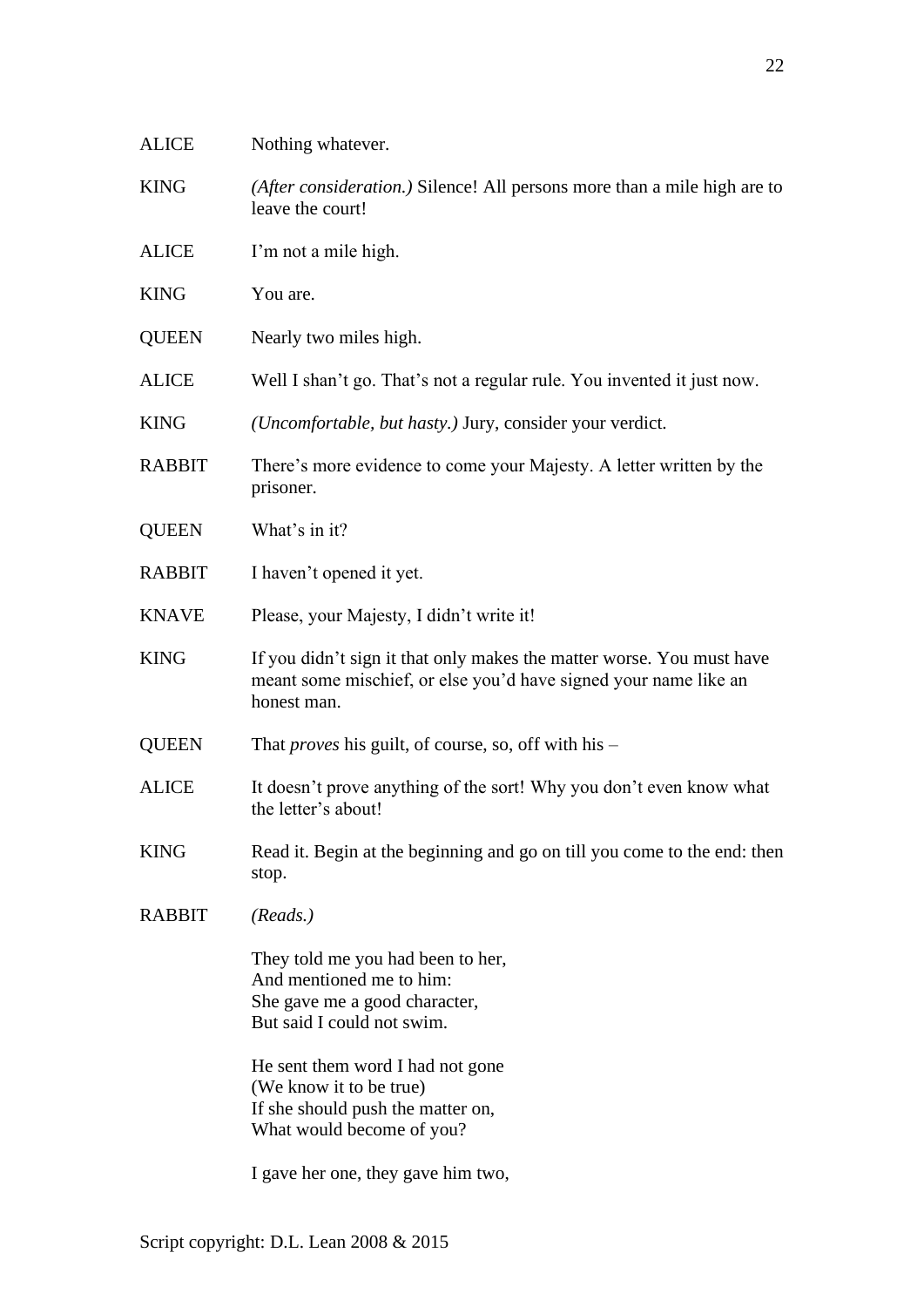|              | You gave us three or more;<br>They all returned from him to you,<br>Though they were mine before.                               |
|--------------|---------------------------------------------------------------------------------------------------------------------------------|
|              | If I or she should chance to be<br>Involved in this affair,<br>He trusts to you to set him free,<br>Exactly as we were.         |
|              | My notion was that you had been<br>(Before she had this fit)<br>An obstacle that came between<br>Him, and ourselves, and it.    |
|              | Don't let him know she liked them best,<br>For this must ever be<br>A secret kept from all the rest<br>Between yourself and me. |
| <b>KING</b>  | That's the most important piece of evidence we've heard yet.                                                                    |
| <b>ALICE</b> | If anyone can explain it. I don't believe there's an atom of meaning in<br>it!                                                  |
| <b>KING</b>  | Let the jury consider their verdict!                                                                                            |
| <b>QUEEN</b> | Sentence first – verdict afterwards!                                                                                            |
| <b>ALICE</b> | Stuff and nonsense. The idea of having sentence first!                                                                          |
| <b>QUEEN</b> | Hold your tongue!                                                                                                               |
| <b>ALICE</b> | I won't!                                                                                                                        |
| <b>QUEEN</b> | (At the top of her voice.) Off with her head!                                                                                   |
| <b>ALICE</b> | (Standing taller than the others) Who cares for you? You're nothing<br>but a pack of cards!                                     |

*Everybody rises up and then scatters on the floor around Alice, apart from the actor playing Alice's sister. Alice screams and lies down.*

- A.LIDDELL Grief visited Alice's family again when their two older boys, Alan and Leopold, were killed during the First World War. Their father never recovered from the shock and died in 1926. In a letter to Alice, to be opened after his death, he wrote: 'God bless you and keep you for all your love and care for me.'
- SISTER Wake up, Alice dear! Wake up sister dear! Why, what a long sleep you've had!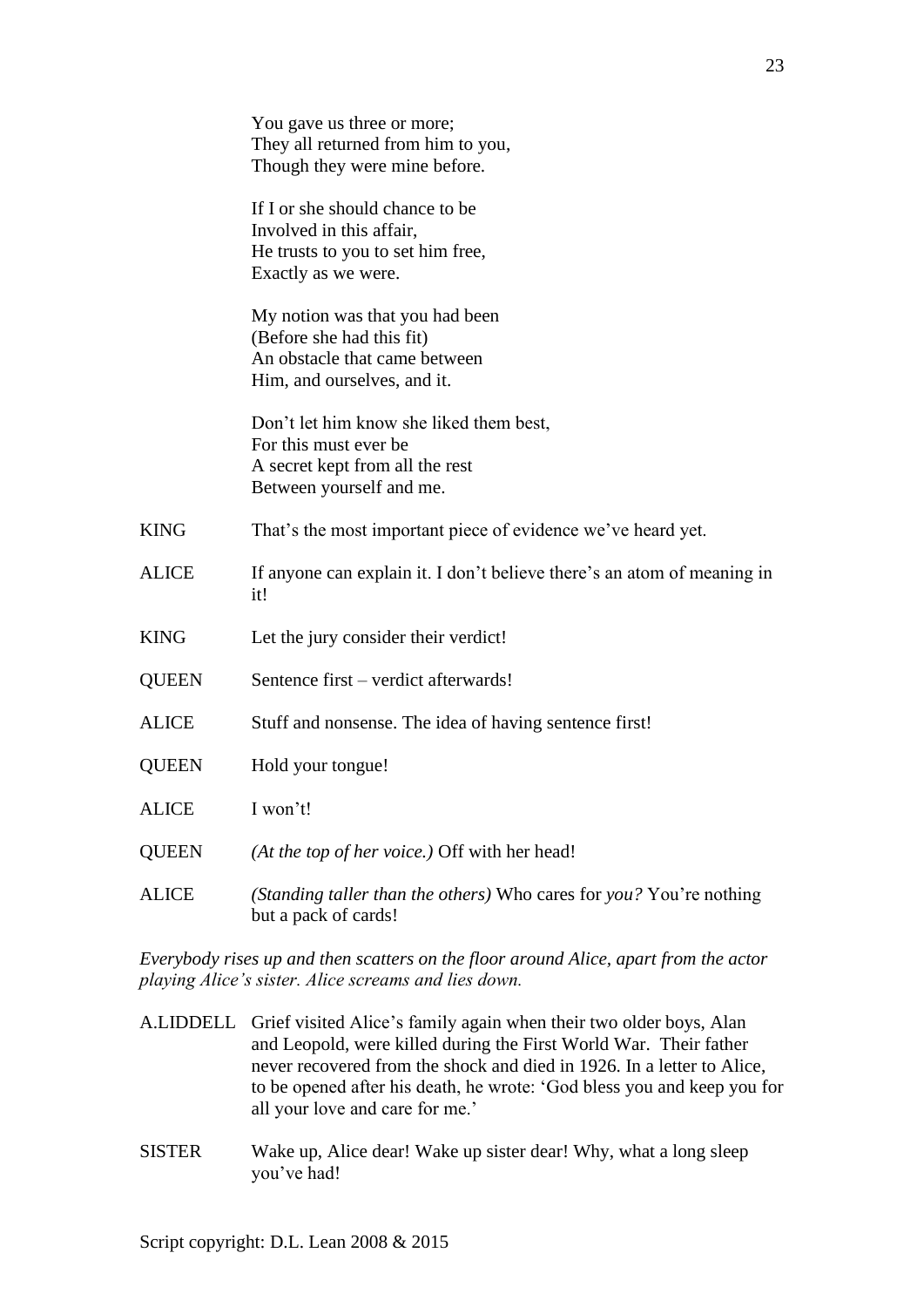- ALICE *(Rising and stretching.)* Oh, I've had such a curious dream.
- A. LIDDELL After her husband's death, the cost of maintaining her home was becoming a worrisome burden. She arranged the sale, through Sotheby's, of some of her Alice memorabilia, including the manuscript given to her so long ago by Mr Dodgson.

*Alice walks away, after handing her sister the book (through audience).*

- SISTER *(reading)* Her sister pictured to herself how this same little sister of hers would, in the after-time, be herself a grown woman; and how she would keep, through all her riper years, the simple and loving heart of her childhood; and how she would gather about her other little children, and make *their* eyes bright and eager with many a strange tale, perhaps even with the dream of Wonderland of long ago; and how she would feel with all their simple sorrows, and find a pleasure in all their simple joys, remembering her own child-life, and the happy summer days. *(Exit)*
- A.LIDDELL Lorina died in 1930. Alice's manuscript had been sold to an American dealer in 1928. Alice saw the manuscript one more time, in 1932, when she visited New York on the centenary of Charles Dodgson's birth to be awarded an honorary degree by Columbia University. According to her granddaughter, Alice returned from New York and told her surviving son, "I hope I'm not ungrateful, but I do get so tired of being Alice." Two years later Alice died. *(Pause.)* After the Second World War, her original manuscript was given back to the United Kingdom by benefactors from the United States in recognition of Britain's courage in the war. It is now in the British Museum.

-------------------------------------------------------